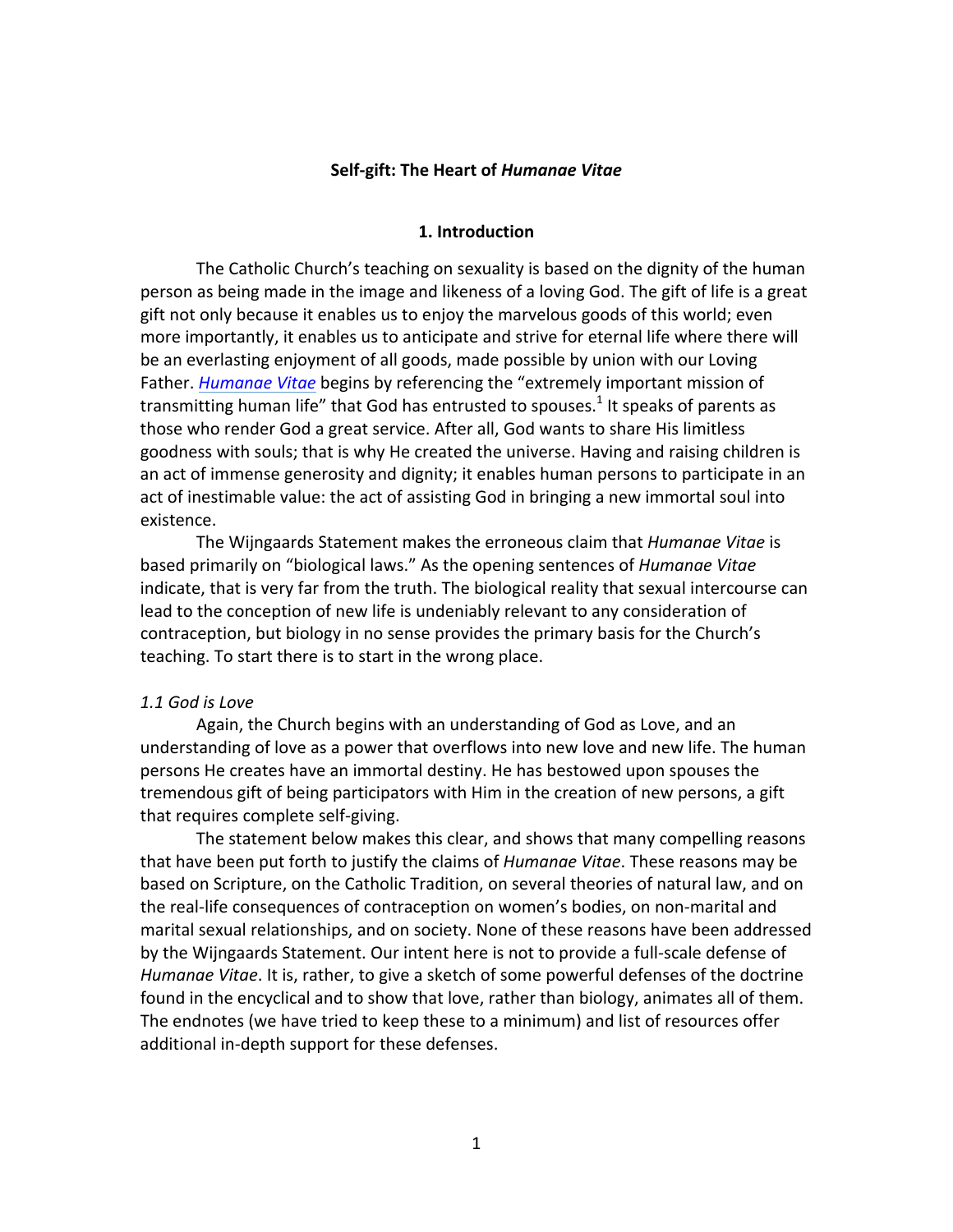# *1.2 Multiple Defenses*

It is possible to explain the wrongness of many moral issues by a variety of defenses. Adultery, for instance, can be argued to be wrong for many reasons: 1) it is against God's will; 2) it violates one of the Ten Commandments; 3) it is against the nature of marriage; 4) it is incompatible with the virtues of fidelity and self-mastery; 5) it violates a valid promise; 6) it violates the rights of a spouse; 7) virtually all civilizations at all times and all places have considered it to be wrong and have had laws against it; and 8) it can be harmful to one's self, one's spouse, one's children, one's other relationships, one's financial status, and society, too. Some of these lines of argumentation lead to the conclusion that adultery is always wrong and some to the conclusion that is almost always wrong. Thus they do not all have the same strength, but all carry strong weight against adultery. It must be noted that there are also weak arguments against adultery (e.g., that it is unpleasant to be known as an adulterer) but just because an argument is weak does not mean that the claim it is meant to support is false. Nor is it true that an argument (e.g., that it is unpleasant to be known as an adulterer) is necessarily valid or strong simply because it leads to a true conclusion.

# *1.3 Fundamental Truths*

Not everyone who has authored or collaborated with composing this document accepts all the arguments put forward herein or sees them as equally valid; but each signatory does accept the Church's teaching that contraception is never in accord with God's plan for sexuality, and holds that one or more of the arguments presented, rightly understood, establishes that contraceptive intercourse is an action that is always incompatible with the goods of marriage. Our statement attempts to provide the "big picture" of the Church's teaching rather than offering a point-by-point rebuttal of the claims of the Wijngaards Statement, although responses to those claims are embedded in our statement. (A specific and through rebuttal to the Wijngaards Statement will be posted at a later date.)

The Affirmation (also published on this webpage) provides a list of fundamental truths accepted by all signatories. They provide the foundation for this document. We restate them here.

1.3.1 *God is Love:* The God who made our beautiful and ordered world is a loving and good God. All of His creation is a loving gift to humankind. Even after the Fall, God continued to reach out to His people, gradually revealing Himself and the depths of his love and mercy. God the Father's gift of His Son Jesus, whose life was poured out on the Cross, was the ultimate and complete selfgift. This great and radical love is borne out in Scripture where the biblical authors in the Old Testament often speak of God in the image of husband and His people as His wife, and in the New Testament where Christ is described as the bridegroom and the Church as His bride. Throughout the history of the Church, many have seen this spousal imagery as a key to understanding God's relationship to every human soul.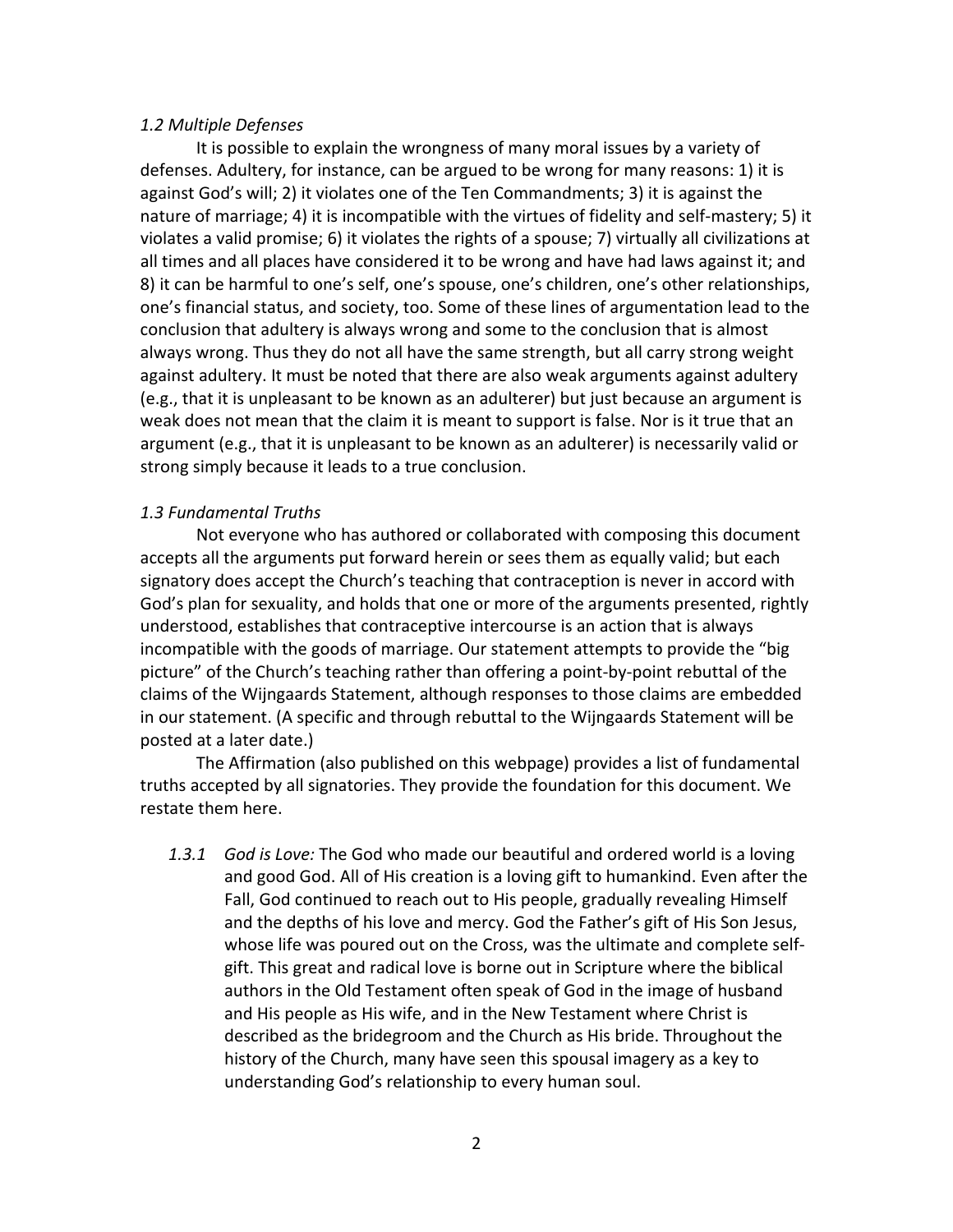- 1.3.2 Made in God's Image: Because God *is* Love a communion of Divine Persons – He made men and women in His image: able to reason and to choose freely, with the capacity to love and to be in loving relationships.
- 1.3.3 Complete Gift of Self: God invites all people to share in His love. Every person, therefore, is beloved by God and made to be in loving relationships; every person is created to make a gift of self to God and to others. The gift of self need not include any sexual dimensions; it means living in a way that promotes the good of everyone, especially those with whom one is in close relationship.
- 1.3.4 Marriage: A Unique Communion of Persons: Marriage was designed by God to enable a man and a woman to live out humanity's core identity as lovers and givers of life, to enable the two to become "one flesh" (Gen. 2:24) and for that one flesh to "be fruitful and multiply and fill the earth" (Gen. 1:28). Human sexual relations fulfill God's intent only when they respect the procreative meaning of the sexual act and involve a complete gift of self between married partners.
- 1.3.5 God's Law, Not Man's: "The doctrine that the Magisterium of the Church has often explained is this: there is an unbreakable connection between the unitive meaning and the procreative meaning [of the marital act], and both are inherent in the marital act. This connection was established by God and human beings are not permitted to break it through their own volition" (*HV* 12). The teaching that contraception is always against God's plan for sexuality, marriage, and happiness is not based on human law: "The teaching of the Church about the proper spacing of children is a promulgation of the divine law itself" (*HV* 20).
- 1.3.6 Faith and Reason: God has revealed the truths about sexuality to human beings through the biblical vision of the human person and has also made it accessible to our reason. Several well-argued versions of "natural law" defenses support the Church's teaching that contraception is not in accord with God's plan for sexuality and marriage. Each begins with different basic truths and thus each constructs its arguments differently.
- 1.3.7 The Theology of the Body: Saint John Paul II's Contribution: Saint John Paul *II's Man and Woman He Created Them: A Theology of the Body (virtually*  ignored by the Wijngaards Statement) provides a powerful defense of the view that contraception is not in accord with the understanding of the human person as conveyed by Scripture and sacred Catholic Tradition. He speaks of the "language of the body" and has shown that to violate the procreative meaning of the marital act is also to violate the unitive (the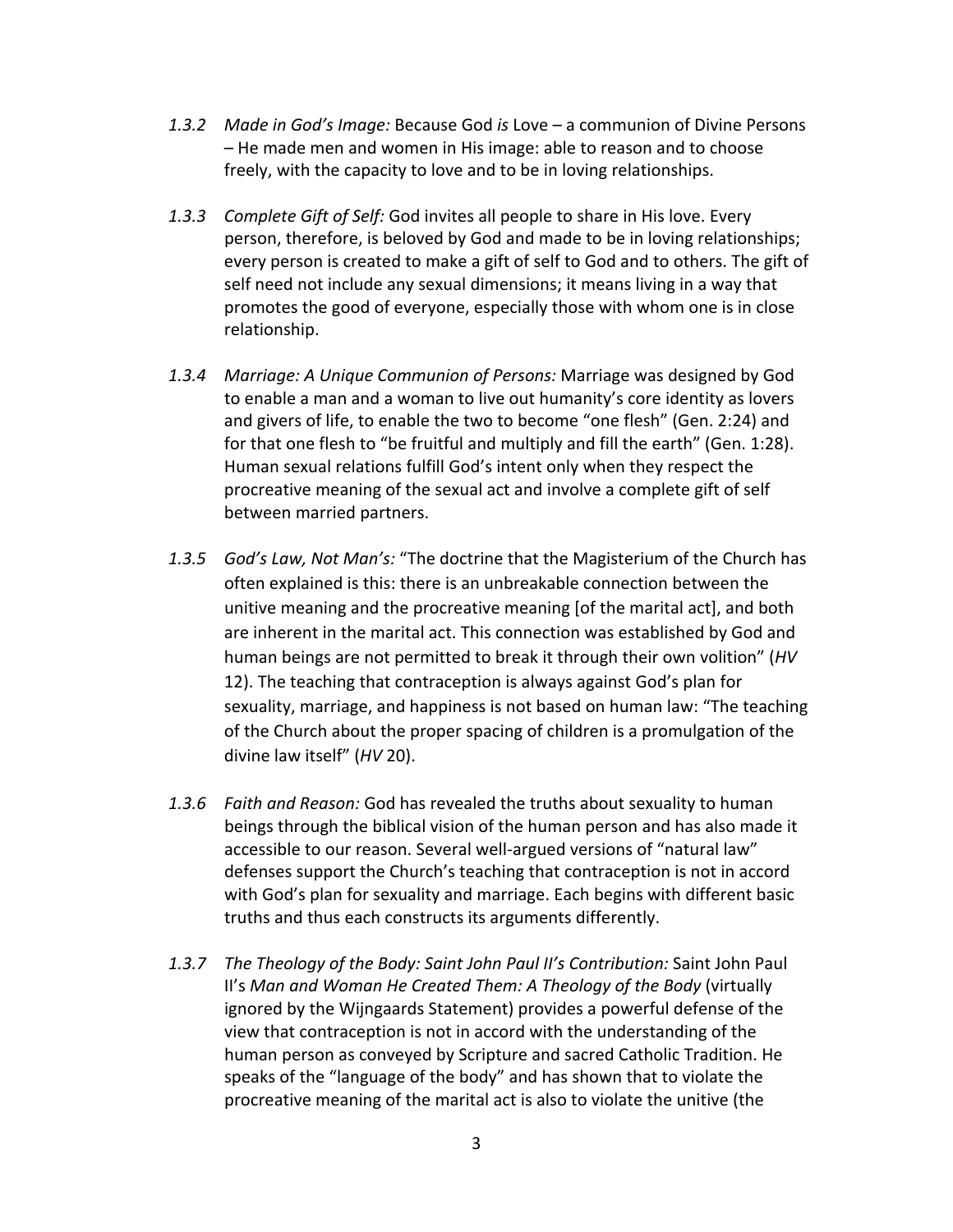"commitment-expressing") meaning of the marital act. There he demonstrates that our very bodies have a language and a "spousal meaning" – that they express the truth that we are to be in loving and fruitful relationships with others.

- 1.3.8 Humanae Vitae as Prophetic: Humanae Vitae speaks against the distorted view of human sexuality and intimate relationships that many in the modern world promote. *Humanae Vitae* was prophetic when it listed some of the harms that would result from the widespread use of contraception. Abundant studies show that contraception, such as hormonal contraceptives and intrauterine devices, can cause serious health problems for women. The widespread use of contraception appears to have contributed greatly to the increase of sex outside of marriage, to an increase of nonmarital pregnancies, abortion, single parenthood, cohabitation, divorce, poverty, and the exploitation of women. It has also contributed to declining marriage rates as well as to declining population growth in many parts of the world. There is even growing evidence that chemical contraceptives harm the environment.
- 1.3.9 A Practical Help to Husbands and Wives FABMs: In order to live God's design for married love, husband and wife need moral family planning methods. Fertility Awareness Based Methods of Family Planning (or FABMs, i.e., the many forms of Natural Family Planning) respect the God-given spousal union and the potential to procreate. FABMs are fully consistent with the Church's teaching on marital chastity. Couples using these methods make no attempt to thwart the power of acts that could result in the procreation of new human persons. They respect God's design for sexuality; they help individuals grow in self-mastery; they have the potential to strengthen marriages and respect the physical and psychological health of women. Moreover, science demonstrates that they are highly effective both in helping couples limit their family size when necessary and conceive when appropriate.
- 1.3.10 Respect for Cultural Values and Freedom: International organizations and governments should respect the values and beliefs of families and cultures that see children as a gift, and therefore should not impose – on individuals, families, or cultures – practices antithetical to their values and beliefs about children and family planning. Governments and international organizations should make instruction in Fertility Awareness Based Methods (FABMs) of family planning a priority. FABMs are based on solid scientific understanding of a woman's fertility cycle, are easily learned by women in developing countries, are virtually without cost, and promote respect for women.
- 1.3.11 *Christ Provides Grace:* Because of original sin, men and women became subject to temptations that sometimes seem insuperable. Christ came not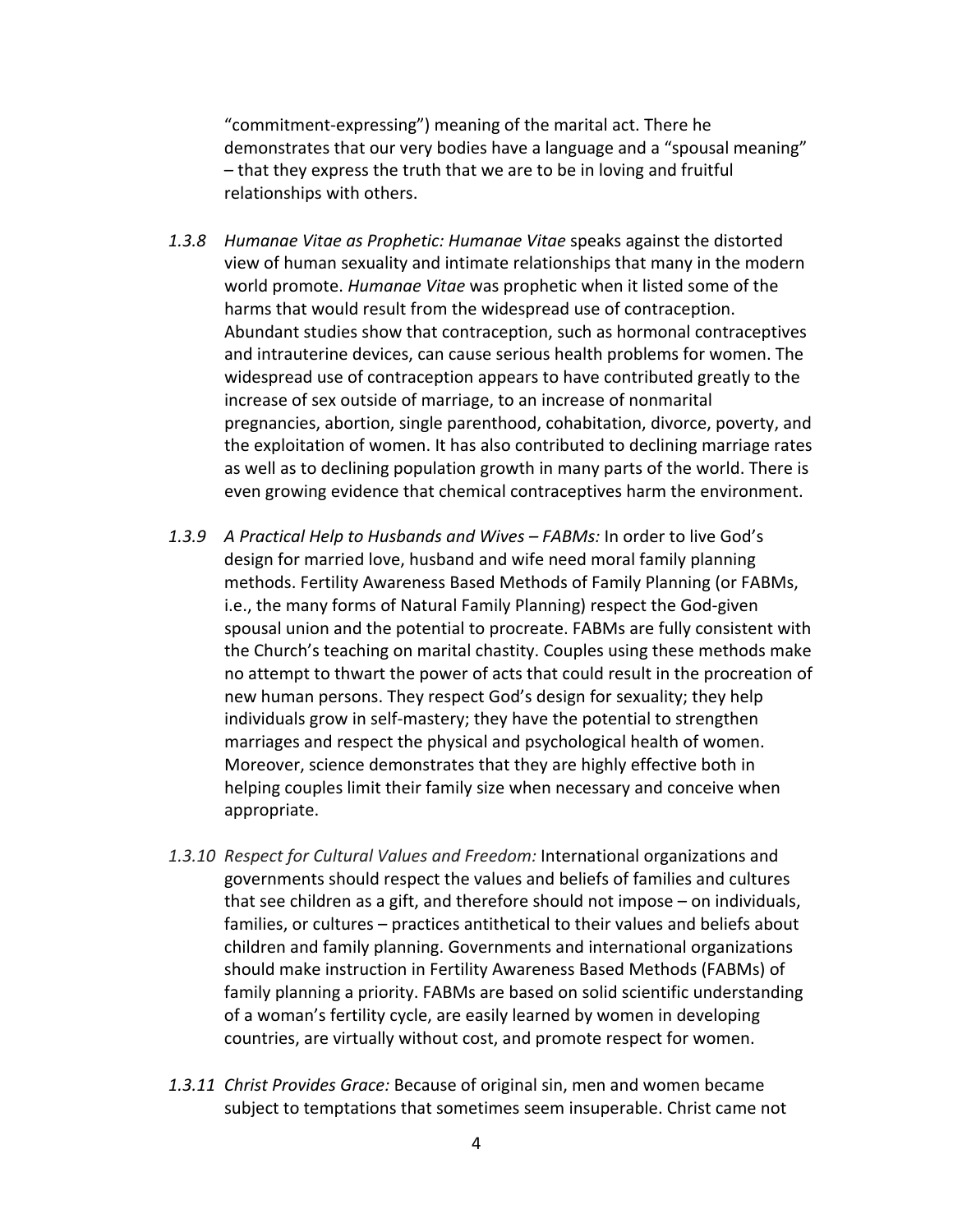just to restore our Original Goodness but to enable us to achieve holiness. The Catholic Church invites married couples to participate in the life of Christ, and to participate in the sacraments, especially in Reconciliation and Holy Eucharist. The Church asks the faithful to deepen their relationship with the Lord God the Father, to be open to receiving the direction of the Holy Spirit, and to ask Christ to provide the graces needed to live in accord with God's will for their married lives, even when doing so requires living the difficult moral truths.

# *1.4 Theology of the Body*

 The "big picture" and these fundamental truths encompass much more than what was addressed in the Wijngaards Statement. It includes the view that the teaching on love and marriage in Holy Scripture shows that contraception is incompatible with God's plan for sexuality and the dignity of the human person. The Wijngaards Statement never mentions John Paul II's Theology of the Body (presented in his magisterial *Man and Woman He Created Them: A Theology of the Body*); indeed, it shows no awareness of it nor of the fact that conferences have been held and institutes have sprung up in places all over the world (largely founded by married laity)<sup>2</sup> to instruct people about Saint John Paul II's profound meditations on Scripture, or his exposition of the spousal meaning of the body. Nor does the Wijngaards Statement acknowledge that John Paul II's insights have lead the countless couples away from the use of contraception to an appreciation of the great joy found in embracing God's plan for sexuality. Never claiming that Scripture explicitly condemns contraception but claiming that it arises from the logic of the test, Saint John Paul II shows the ways in which contraception is incompatible with Scripture's clear teaching about love and marriage. Focused as it is on promoting sterile sex, it is perhaps unsurprising that the Wijngaards Statement barely even mentions love or marriage.

# *1.5 Natural Moral Law*

 The Church has long referenced natural moral law arguments in its teaching on contraception. Here let the clarification be made from the outset that "natural law" does not refer primarily to the laws of nature; rather it refers to the essence or "nature" of the human person and the essence or nature of sexuality and of all other goods. The "laws of nature" are not in themselves sacrosanct: it is only those that are part of the goods basic to human beings that have this status. Although the person is primary, the biological laws that govern the human body must be taken into account, since the body is an integral part of the human person. The human person's biology is thoroughly human; they are oriented towards human goods, not towards purely animal goods.

In his earlier work Love and Responsibility, Saint John Paul II (then Bishop Karol Wojtyła), basing his thinking on both Thomism (especially Thomas' teleology and view of the human person) and personalism, held that contraception does not cohere with a proper understanding of sexuality. His is the philosophical defense that we expound here, but we shall also sketch the main lines of other understandings of natural law arguments relevant to this issue.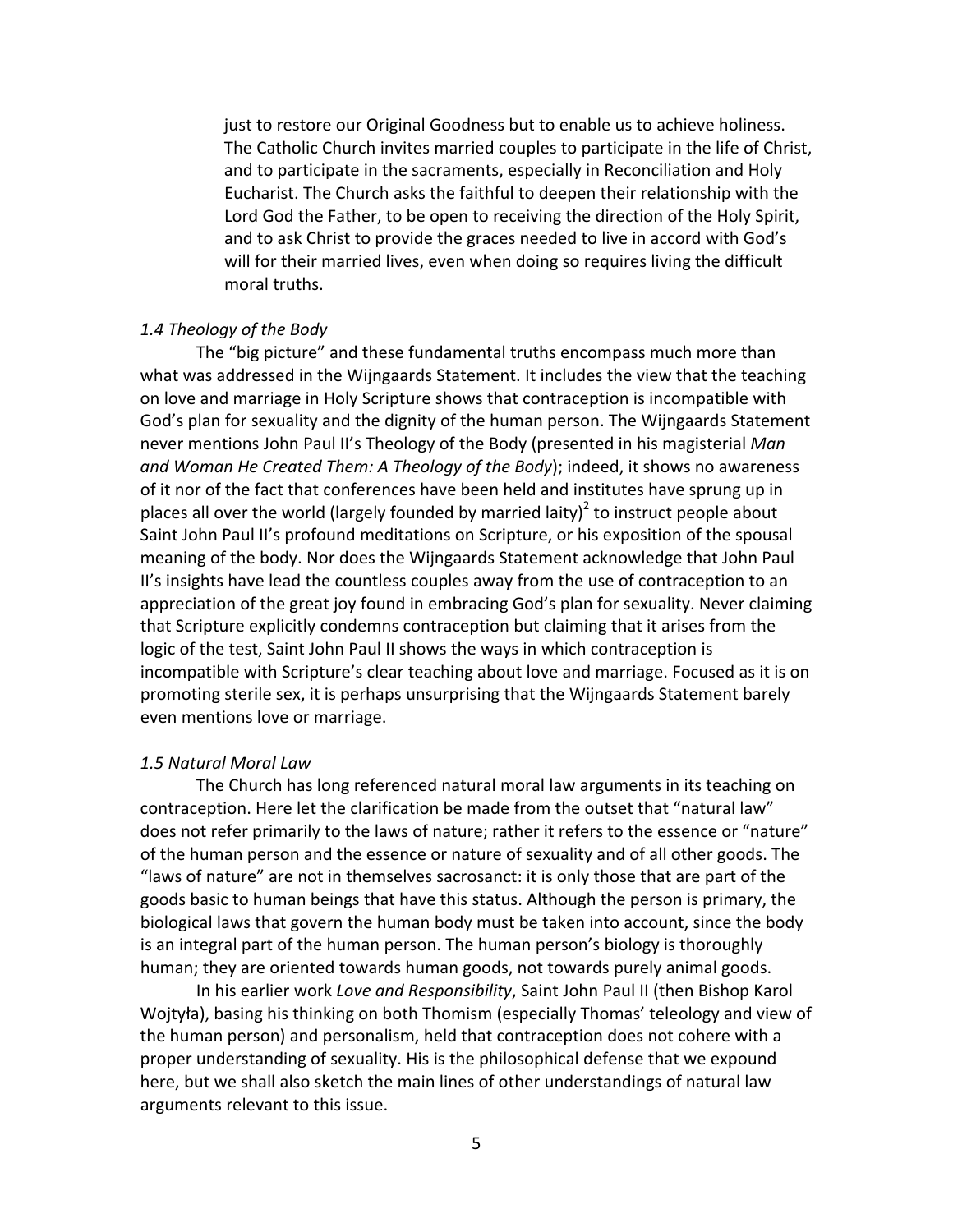# *1.6 Fertility Awareness Based Methods (Natural Family Planning)*

We also briefly present some of the explanations why the use of Fertility Awareness Based Methods of Natural Family Planning fosters virtue and strengthens marriages, do not violate God's plan for sexuality, and thus differ radically from the use of contraception.

# *1.7 Medical, Relationship, and Environmental Dangers*

 We will draw attention to the growing evidence of cancers, strokes and other health risks associated with the use of chemical contraceptives. We briefly note the damage that chemical contraceptives to a woman's physical health, the damage that contraception does to male/female relationships both outside of marriage and within marriage, the dire consequences to children because of that damage, and the legal consequences of a widespread acceptance of contraception, among them, the multiplication of fierce threats to religious liberty. We will draw attention to the growing evidence that suggests that the hormones that are in the chemical contraceptives are damaging to the environment. We will also comment on the cross of infertility and what light it sheds on contraception.

# *1.8 Authority of Humanae Vitae*

One of the welcome features of the Catholic Church is that is provides sure guidance on moral matters and thus Catholics can have confidence that they are following God's will. There is no doubt that the teachings in *Humane Vitae* are to be accepted as an authoritative teaching of the Catholic Church binding on all believers. Some scholars believe further that the Church's teaching on contraception has been proclaimed infallibly, and so we also provide a sketch of the claim that the Church's understanding of the incompatibility of contraception with God's plan for sexuality is taught infallibly by the Catholic Church. All Christian churches up until 1930 shared this view and increasingly individuals of various faiths are coming to embrace it.

The Church has no more authority to alter her teaching on contraception any more than it has authority to change its teachings on adultery, murder, and theft.

# *1.9 Condoms and HIV*

 We will briefly treat the question of the morality of the use of condoms to reduce the transmission of HIV.

A very important section speaks of the reality of the cross in every Christian's life. The moral law itself is demanding and it can be a cross, though a redeeming and healing cross, in every Christian's life. Spouses often find it difficult to respect the goods that God has embedded in sexuality. But those who turn to Jesus to ask for the graces he so freely gives generally discover the profound joy and satisfaction that comes when the human goods God has provided are honored and embraced.

# *1.10 Recommendations for Promoting the Truth about Human Sexuality*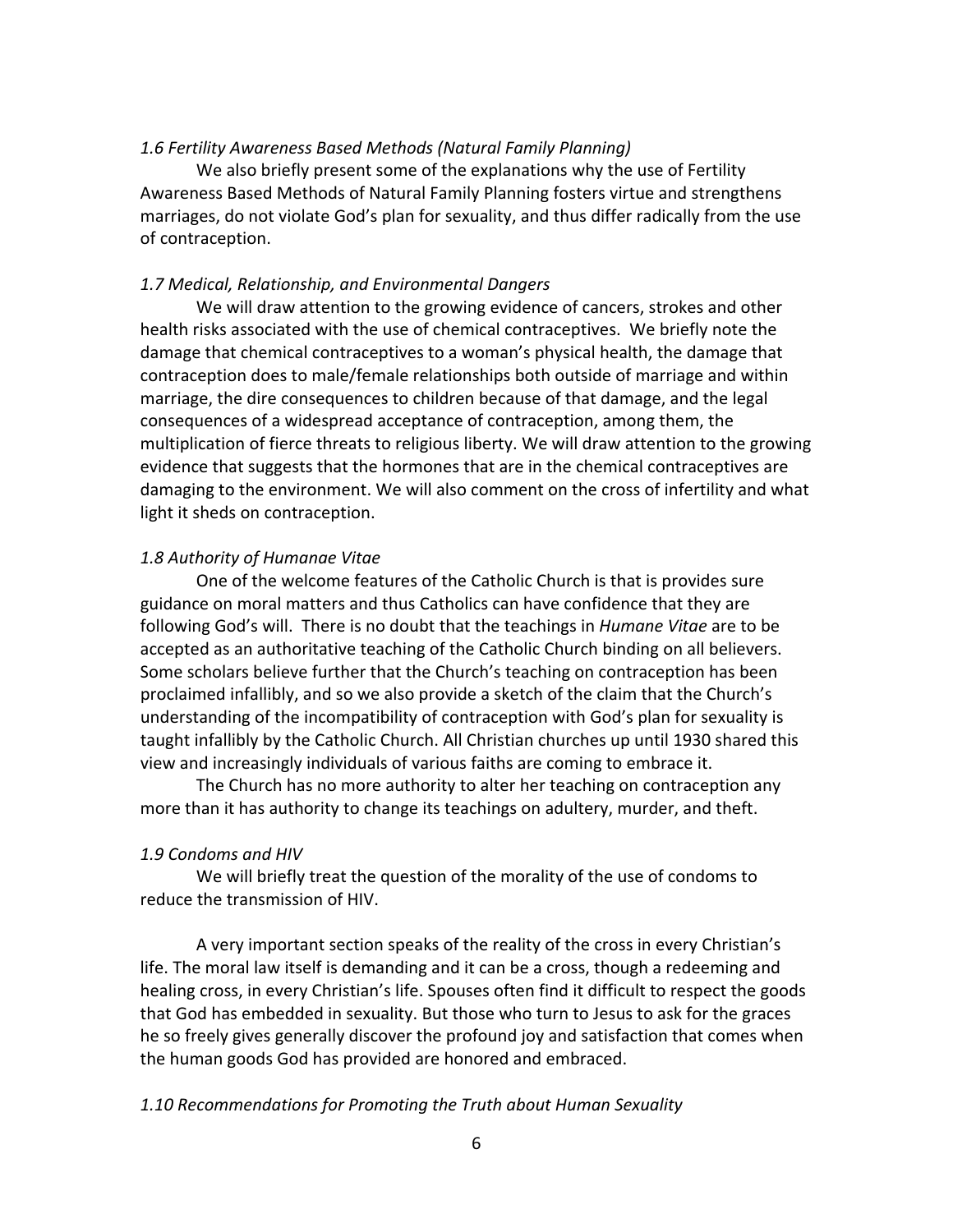Finally, this document will make a few recommendations about how the Church and society can help advance happy marriages and strong societies by promoting the truth about sexuality. Prosperous nations should not be threatened by the love that parents in many developing countries so evidently have for children, and should use their resources to help those children live and prosper, as Popes Benedict XVI and Francis have emphasized in their teaching.

# **2. Saint John Paul II's Philosophical Defense of the Church's Teaching on Sexuality**

  The Theology of the Body (laid out in *Man and Woman He Created Them: A Theology of the Body*) is a defense of the Church's teaching on marriage based on Scripture, particularly on a scriptural view of the human person. The Church has, however, used not only scriptural defenses of Church teaching but also natural law defenses. As mentioned in the introduction, there are several varieties of natural law theory, all of them based on the understanding that the human person, by virtue of the ability to reason, has access to important fundamental moral truths without the aid of revelation. For instance, some natural law theories are based on Thomistic teleological metaphysics and the understanding that human dignity requires human persons to live in accord with the truth about sexuality; others are based on the understanding that for human persons to act morally they must have right intentions in accord with basic goods. Space and time considerations do not permit anything more than brief descriptions of some of the better-known understandings of natural law (they will be provided below).

 This section will briefly lay out a philosophical defense of the Church's teaching  on contraception developed by Saint John Paul II, primarily presented in *Love and* Responsibility (written when he was Bishop Karol Wojtyła). The purpose of that book is to explain how to transform the self-seeking sexual urge into an impetus for self-giving love in marriage.

# *2.1 The Personalistic Norm*

 The first principle he establishes is that human persons are never to be used, because human persons are free and thus have an innate dignity that must be respected. Indeed, he enunciates what he calls the "personalistic norm," which states that the only just response to a person is love; and by love he means "seeking what is good for another." In spousal love, each spouse seeks the good of the other in a context of total mutual self-giving.

# *2.2 Mutual Affirmation and Conscious Parenthood*

Wojtyła speaks of two goods that the marital act conveys: a deep union through a total mutual self-giving and receiving, and the common good of conceiving and raising a child. Indeed, he speaks of an end of the sexual act as "parenthood," in which the parents bring forth and educate not just a new member of the human species, but a new human person: two people committed to each other take part in co-creating a new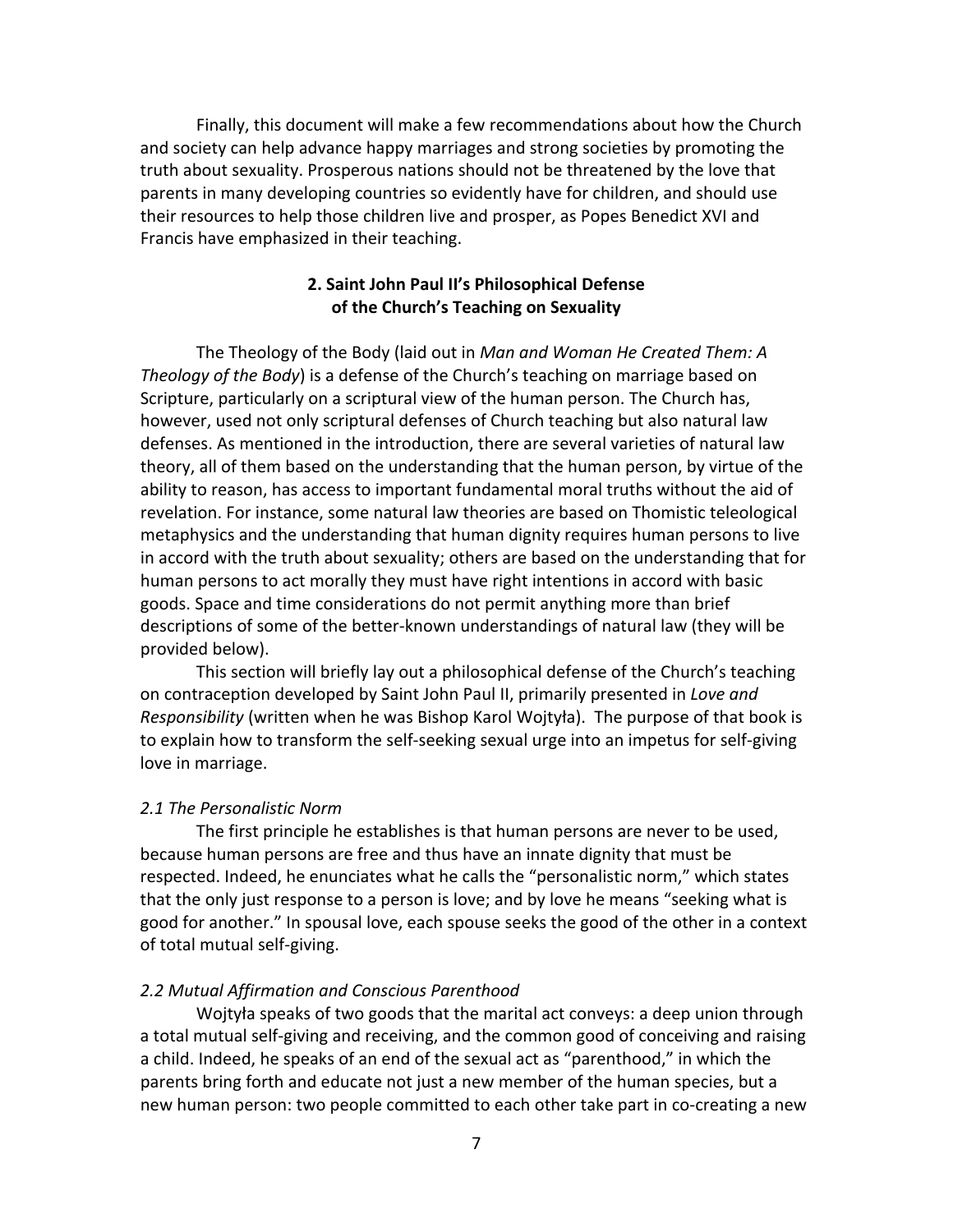human person who needs nearly a lifetime of care. Central to his sexual ethics is the claim that the dignity of human persons resides in the ability to know the truth and to choose freely to live in accord with it.

 Wojtyła holds that in the order of nature, the sexual act can lead to the coming- to-be of a new member of the human species, whereas in the order of the person, the sexual act leads to two persons becoming parents of a new human person. The good of fertility belongs to both orders and thus to reject one's own or another's fertility is to reject the person, and is to allow one's self to be used or to use another. That is, to have sexual intercourse with another, and not being willing to be a parent with the other and to accept a child as a great gift, is to the use another person and/or to allow one's self to be used.

 Wojtyła maintains that being aware these truths and making decisions in accord with them is the foundation of moral choices about sexual matters. This Wojtyła refers to as "conscious parenthood." Moreover, since love by its inner logic is life-giving, blocking the creative dimension of the act of love between the spouses poses a threat to the love itself. Those who, when they engage in sexual intercourse, and who are intending to express a lifetime union with each other, and who believe they will be good parents with each other and who would welcome a child as a gift, engage in an action which by its very nature expresses profound and committed love for the other. 

# *2.3 Justice to the Creator*

Love and Responsibility has a chapter entitled "Justice to the Creator." In that chapter, Karol Wojtyła speaks of each person as God's own and explains that using another person is an offense against God. Wojtyła shows how in conjugal relations, the body serves as a means for a new and deeper union between spouses not otherwise open to them. That is, with human beings, God has made the "order of nature" not to be separate from but to participate in the "order of persons", which explains why the bodily act of union - no longer a merely "biological" reality - can be incorporated into the act of love. Wojtyła shows that by a divinely-established order, the body also serves the fruitfulness integral to spousal love by giving it a new, awe-inspiring scope: the possibility of the creation of new human life. On the basis of this integration of the bodily act into the order of person and love, Wojtyła makes it clear that by rejecting the possibility of parenthood in any individual act the spouses reject the authority of the Creator, act against the inner logic of love, and take up an attitude of use.

Elsewhere Saint John Paul II speaks of sexuality and the ability to participate in the act of creation of a new human person as a great gift from God: human persons engage in the physical act that provides God with the opportunity to create a new immortal soul. The male provides the sperm, the female provides the ovum, and God provides the soul. God acts out of love; so, too, should the spouses. Justice to the creator requires that we do nothing to thwart the possibility of the creation of a new human soul. Saint John Paul II explains that confining one's sexual acts to the infertile period for the purposes of responsible parenthood does not thwart the possible creation of a new human soul and permits the spouses to affirm each other as integral wholes through the marital act.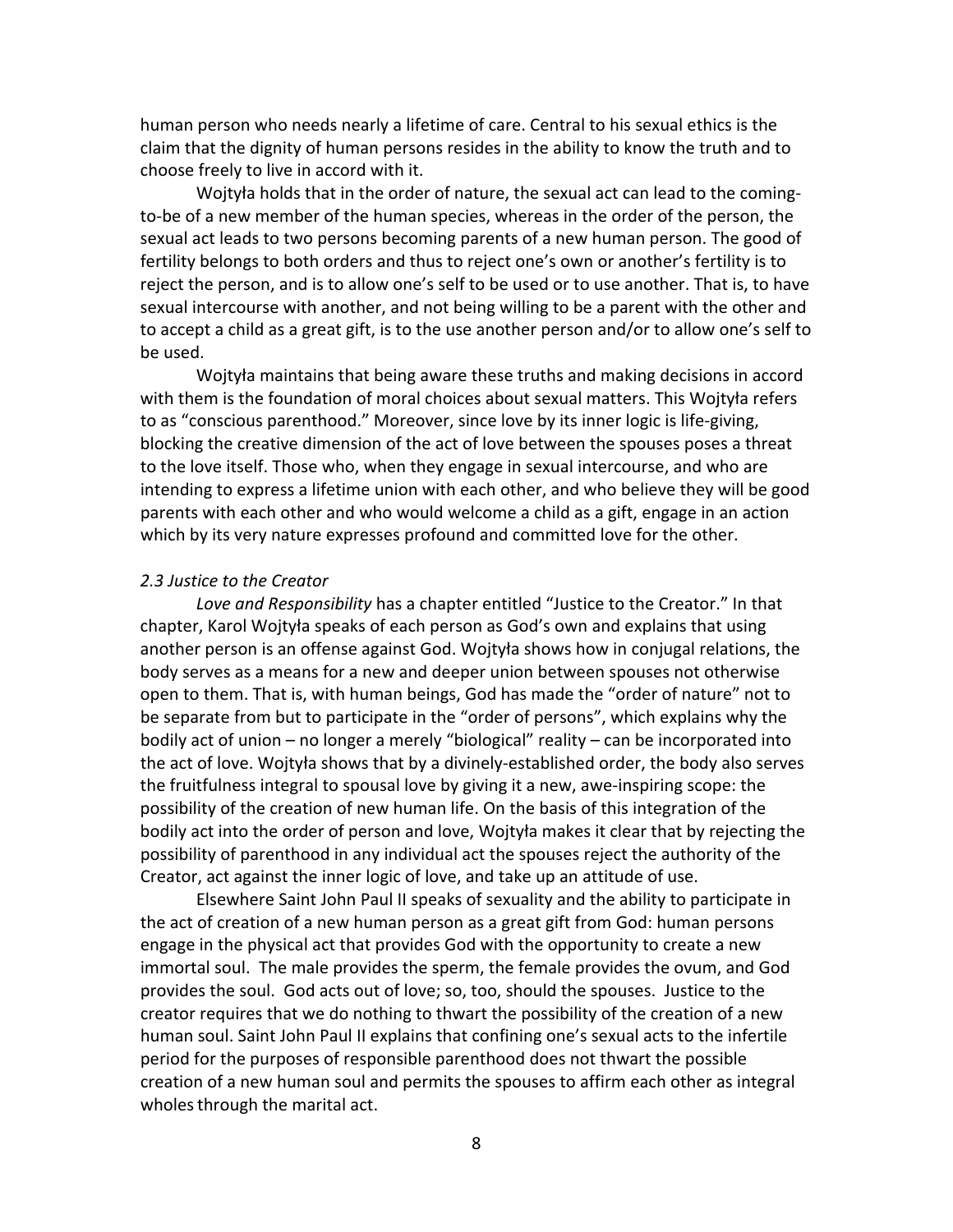# *2.4 Thomism and Personalism*

The above sketch, which provides the main lines of Saint John Paul II's philosophical defense of the position that contraception conflicts with the dignity of the human person, is based both on Thomistic principles and personalist principles. From Thomism he takes the objective truth that what God created is good and that it is good that we live in accord with the natures/essences of what God has created. From personalism, he takes the view that the ability of each person to choose in accord with the truth and thereby shape his character is the source of human dignity: such creatures deserve to be loved. These principles, along with the principles of the Theology of the Body, are being utilized more and more in magisterial documents and in statements produced by episcopal conferences and dioceses throughout the world. The Wijngaards Statement evinces no knowledge of them.

# **3. Several Approaches to Natural Moral Law**

# *3.1.1 The Role of Natural Moral Law in the Church's teaching on contraception*

 Since the close of the Second Vatican Council, and its call to "renew" moral theology, the Church has witnessed several approaches to natural moral law over the past five decades. Those scholars and schools of thought that have worked broadly in the Thomistic tradition, for example, and who maintain fidelity to the Magisterium, have developed various theories to understand the law that St. Paul taught is "written on our hearts" (see Rom. 2:15). The proponents of these theories do not all see "eye-to-eye" on how to properly understand natural moral law. But all agree that the natural moral law is rooted in the created order, that there is an objective moral order, and that certain acts, such as contraception freely engaged in, are not compatible with God's plan for his created order and with sexuality in particular. Thus, although these theories of moral law are not in every respect harmonious, all schools of thought are one in affirming absolute moral norms – including that contraception is contrary to the natural moral law.

# *3.1.2 Biological laws*

 It is essential to note that none of the theories of natural moral law hold that biological laws are sufficient to ground a condemnation of contraception. The Church has no objection to violating biological laws in respect to sex for animals: animals neither achieve personal union, nor do they procreate. Animals achieve bodily union; humans seek intimate personal union; animals reproduce; persons procreate. Human biology is not directed merely to the continuation of the species but to the creation of new human persons who have an eternal destiny with God. Interfering with a process that simply blocks another member of a species from coming into being is very different from preventing the coming to be of a new immortal soul, from refusing to respect God's plan for human marriage and sexuality.

This teaching of natural moral law  $-$  one that is also "illuminated and enriched by divine Revelation" (*HV* 4) – is grounded in the nature of the human person as a body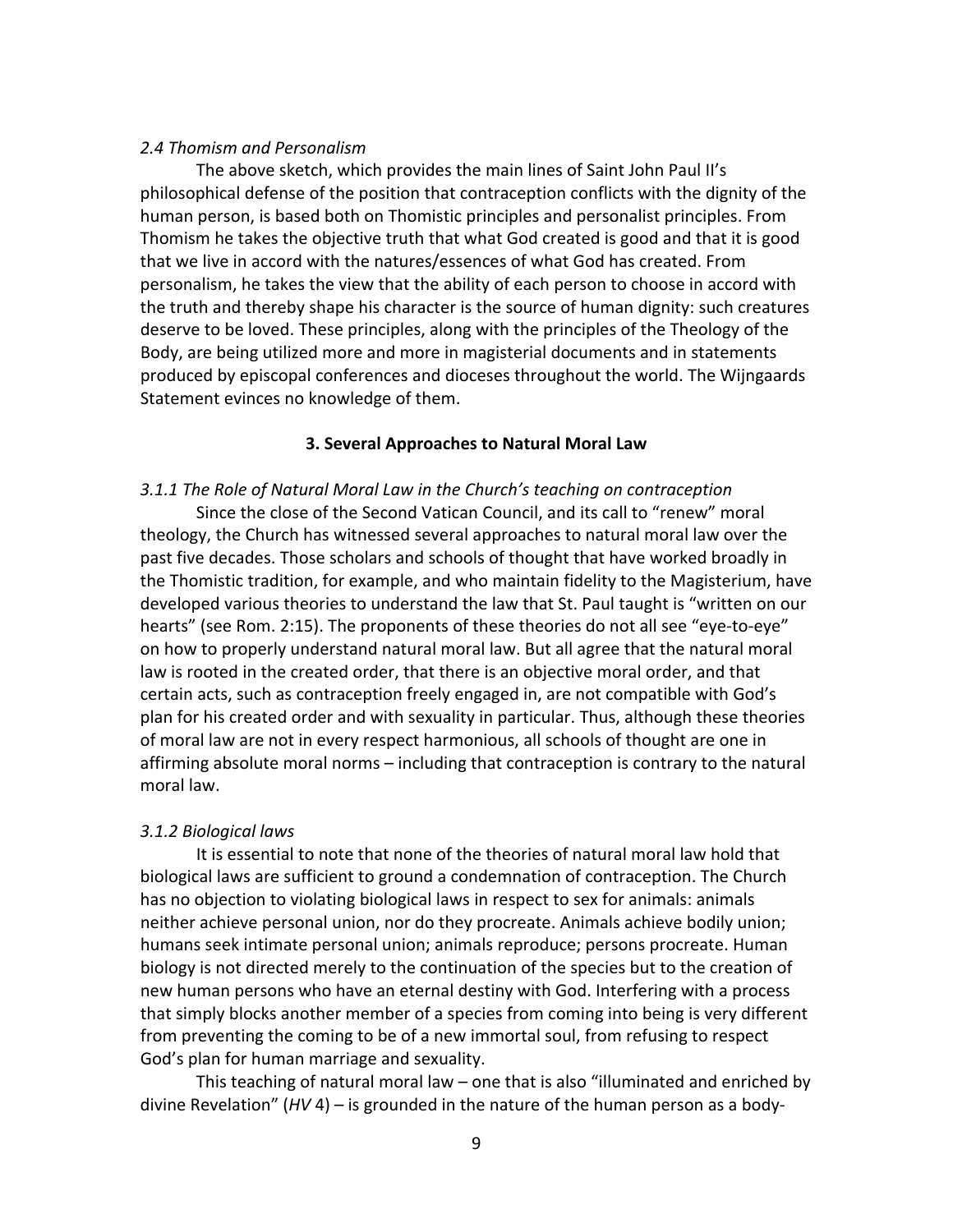soul unity and in what the Church teaches about the nature of marriage as a "one flesh" reality (see Gen. 2:24; Mt. 19:5, etc.) which is open to both union and procreation. This "openness" is not only a moral truth to guide conscience, but a truth about the human person and the meaning of human sexuality as well (see John Paul II, *Familiaris Consortio,* 32). Therefore, the view that we find in the Wijngaards statement, which would caricature the Church's teaching against contraception as being based on a "physicalist" or "biologistic" understanding of natural law, is greatly mistaken.

# *3.2 A Thomistic Theory of Natural Moral Law*

 Thomistic metaphysics for centuries has provided the foundation for the Church's moral teachings. Thomistic metaphysics entails a teleological understanding of nature. It holds that natural things have purposes; that those purposes are good; and that for things to flourish, their natures must be respected. The main-stream Thomistic natural moral law is not based on biological laws but on the fact that things have essences or natures.

 The natures of many things are instrumental. Indeed, all of creation, except for human persons, was created for the good of human persons: thus we can use those things for our purposes. Wood, for instance, can be used for many human goods. Human persons, however, are a good in themselves and should never be used as things for the advantage of others.

 What is good for all other things may not be good for human persons. Marriage, for instance, is not an institution needed by animals, since animals do not have a need to be in intimate relationship, because they do not have immortal souls and do not need the wise guidance of parents to help them develop virtue and holiness. Animal and human sexuality have, at base, radically different purposes. Animal sexuality has as its purpose the reproduction of the species whose destiny is only temporal. Human sexuality has the purpose of providing a way for male and female to join in a special kind of love/friendship that enables them to bring forth new human beings who have an eternal destiny. Since human beings have an intrinsic value, the very processes that bring about a new human being share in that intrinsic value. To violate the purposes of the sexual act is to violate the purposes that God has embedded in the sexual act. Therefore, contraception is always wrong.

 Some scholars argue that the personalism of Saint John Paul II draws out of Thomism something that is already there but that needed to be expanded and expressed in more modern terms.

# *3.3 Contraception is Contralife*

 *Humanae Vitae* defines and excludes as morally wrong "any action which either before, at the moment of, or after marital intercourse, is specifically intended to prevent procreation – whether as an end or as a means."<sup>3</sup> The encyclical's definition of contraception thus makes it clear that what is relevant is not the behavior involved but the intention to impede, no matter how that intention is carried out.

Although contraception presupposes an act of intercourse, it is not itself a sexual act, for it involves a distinct choice. A couple chooses contraception when they have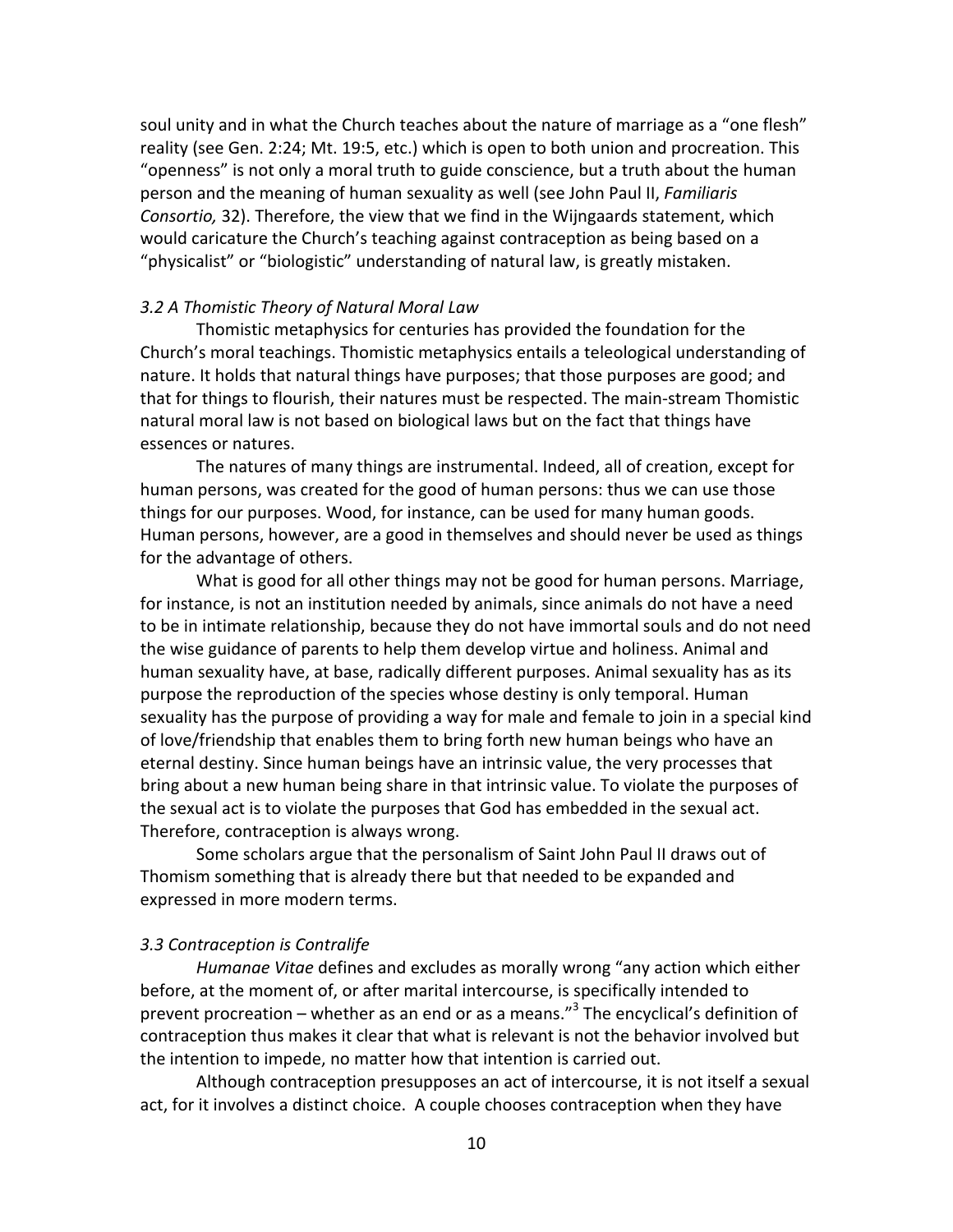already decided to have intercourse and fear that their coming together will result in the conception of a child. Their decision to use contraception is aimed precisely at preventing the child they fear will come into existence from actually doing so. Contraception, then, is a contra-life act.

In rejecting contraception as contra-life, the Church makes it clear that, like other choices, the choice to contracept has an intrinsic meaning. A couple cannot reasonably define the act purely in terms of the end they have in view and discount the significance of their chosen means. A married couple may well have in view the good end of enjoying intercourse without risking conception when their other responsibilities would make it irresponsible for them to conceive. If, however, contraception is their chosen means, then one of the reasons for its wrongness is that it is a contra-life  $choice<sup>4</sup>$ 

 This problem becomes especially clear when one considers the relation of the couple to the child when contraception fails: since they tried to prevent that child from existing, they almost invariably to some extent regret the fact that the child has come to exist. Given that conception is seen as a failure, it is not difficult to see how contraception can lead to abortion, for it is all too easy for the couple to follow the fatal logic of taking the life of the child they failed to prevent.

While they will likely come to accept and love their child, the fact is that their choices have caused them to some extent to have a contra-life will.

It's worth noting that couples who practice natural family planning never make such a choice. Since they make the sacrifice of abstaining whenever they think conception is possible, they never make the distinct contra-life choice of trying to prevent a child they fear will come into existence from doing so. If a child nevertheless is conceived, they may initially be emotionally distraught, but they are morally secure. No change of heart is necessary.

 In short, *Humanae Vitae*'s definition of contraception perfectly captures the idea that it is contra-life – wrong precisely *because* it is intended to prevent a new person from coming to be.

# **4. The Differences Between Natural Family Planning and Contraception**

# *4.1 The Different Methods*

 Fertility Awareness Based Methods or Natural Family Planning methods (NFP) are the general title for the scientific, natural, and moral methods of family planning that can help married couples either achieve or postpone pregnancies. Most women and too many physicians have little knowledge of a woman's patterns of fertility and of the various signs that indicate when she is fertile and when she is not.

 The majority of these methods provide a thorough education in the combined fertility of a man and a woman. Most NFP methods are based on the daily observation of the naturally occurring signs and symptoms of the fertile and infertile phases of a woman's menstrual cycle, such as a variation in the mucus she secretes, a rise in temperature after she ovulates, and a change in her cervix. These methods treat each woman and each cycle as unique; therefore all women, despite varying lengths of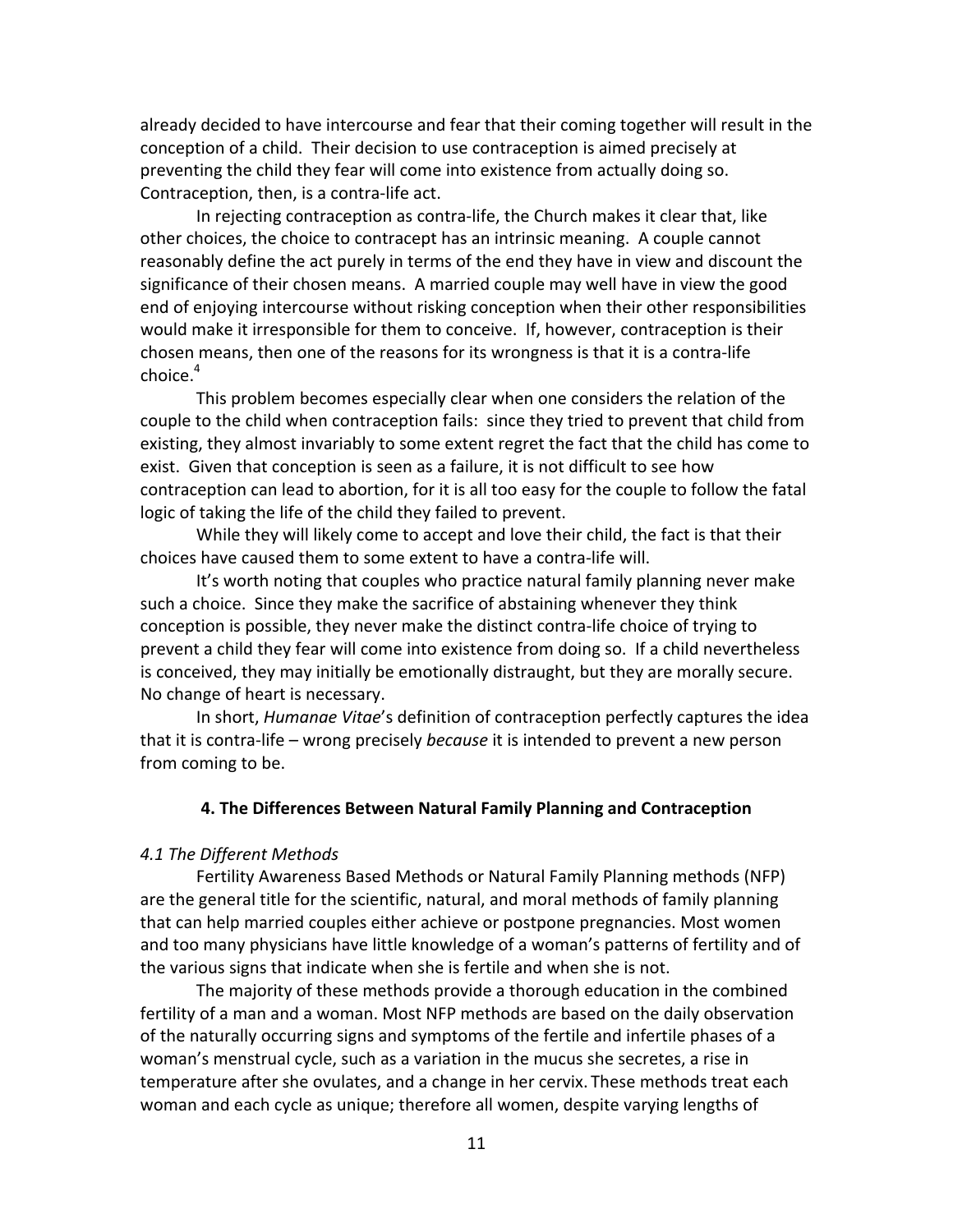menstrual cycles, can use most NFP methods. In addition, due to the variety of NFP methods, women of different cultures and education can find a method of NFP that is effective for them.<sup>5</sup> Finally, women who learn to "chart" or discern their own patterns of fertility can often discover various hormonal imbalances that may be causing infertility or other health issues.<sup>6</sup>

# *4.1.1 Effectiveness*

 NFP research demonstrates that NFP methods can be up to 99% successful in postponing or avoiding pregnancy when couples understand the methods; are motivated to use the method according to their family planning intentions (i.e., spacing or limiting births); and follow the method guidelines consistently.

# *4.1.2 NFP and the Couple Relationship*

 Research supports the benefits of NFP, demonstrating that couples who switch from a contraceptive to an NFP method improve their relationships, feel more respected by their partners, and more in control of their fertility.<sup>7</sup> In fact, some evidence exists that suggests a positive correlation between NFP use and lower divorce rates. Anecdotal studies and non-population comparison studies, for example, consistently show low levels of divorce among couples who use NFP.

# *4.2 The Moral Differences*

 The Church teaches that couples are to discern prayerfully when it is right to limit their family size. The Church praises couples who generously and prudently decide to have a large family and also praises those who responsibly limit their family size when health, financial, psychological, or sociological reasons indicate that they should do so. They are protecting the good of fertility rather than violating it.

 Many fail to see any moral difference between contraception and methods of Natural Family Planning. They think that since a contracepting couple and one using NFP both do not want to have a child and intend to have sexual intercourse that does not issue in a child, what they are doing amounts to the same thing. In short, both want to have sex, but not babies.

 A succinct justification for the use of NFP can be made this way. There is nothing wrong with deciding, for good reasons, that it is not a good time to have another child. There is nothing wrong with abstaining from sex at any time, and that includes the fertile time. There is nothing wrong with having marital intercourse during the infertile time. Ergo, there is nothing wrong with using NFP, which simply involves not having marital intercourse during the fertile time and having it during the infertile time when the spouses, for good reasons, have made the decision not to have another child at a given time.

 Still, there is more that can be said. The distinction between means and end is certainly operative here. Although both couples may have equally good reasons for wanting to limit their family size, one couple chooses the means of thwarting their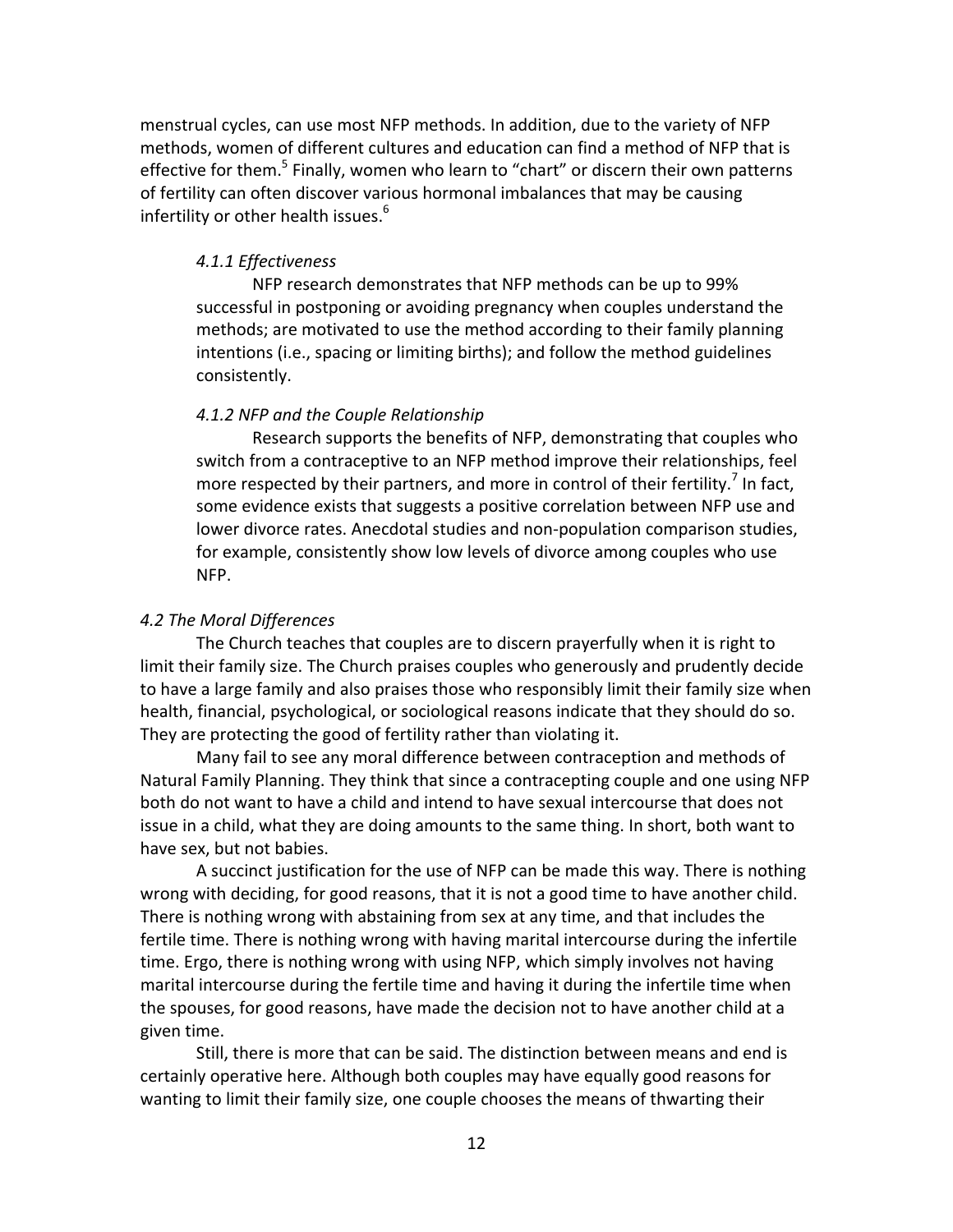fertility, of engaging in potentially fertile acts and simultaneously working to destroy that fertility. They engage in an act which gives only partially of themselves; they give and refuse to give at the same time. The other couple respects their fertility and when not prepared to accept a child, they refrain from fertile acts. They do not diminish the gift of self; rather, they give all they have at that moment.

 A standard example demonstrating the difference between contraception and natural family planning is the rough analogy with bulimia. Some individuals who wish to avoid weight gain eat and then force themselves to vomit. They wish to have the pleasure of eating but not to accept the consequences. Others who wish to avoid a weight gain do not eat fattening foods. They abstain from rich foods and only eat them when prepared for the consequences. The parallels with contraceptive sex and NFP are clear.

 The differences between the two means of birth control are much greater than the above too-quick argument portrays. Contraception treats fertility as though it were a defect to be corrected rather than a gift to be cherished. Moreover, there is something radically anti-female in contraceptives – they suggest that it is better to have a male body that can engage in sexual intercourse and not get pregnant. Many women resent contraceptives for the unpleasant side-effects and also resent the male who wants them to use contraceptives. Women who use NFP, on the other hand, are generally very positive about it, because it does not in any way threaten their health. NFP respects their fertility whereas contraception, as noted above, treats their fertility as a liability. They have confidence in the love of their husbands who revere their fertility to the extent that they do not wish to interfere with it. They understand abstaining to be another form of love. After all, many save the gift of self until marriage, precisely out of love for their beloved.

 There is no denying that the abstinence required for NFP can be difficult, more for some than for others; those who have abstained before marriage usually bring selfmastery into the marriage whereas those who indulge in sex before marriage (which is nearly everyone in the current culture) have to learn new habits to use NFP.

 Nonetheless, spouses who use NFP nearly always find that in spite of the difficulties (which, like those of dieting, can be considerable), there are great benefits realized over time both for their relationship with each other and for their relationship with God. NFP enables a couple to understand and to cooperate with the plan of God their Creator, while contraceptives tempt them into thinking that they can control their destinies without any reference to the order of creation. Finally, NFP invites a married couple to build a greater intimacy grounded in communication and mutual self-mastery, while contraceptives lull them into thinking that technology can replace patience and virtue.

# **5. Authority, Infallibility and the** *Sensus Fidelium*

# *5.1 Criteria for Infallible Teachings*

 While an encyclical is a particularly solemn expression of papal authority, the significance of *Humanae Vitae* is not to be found primarily in the status of the document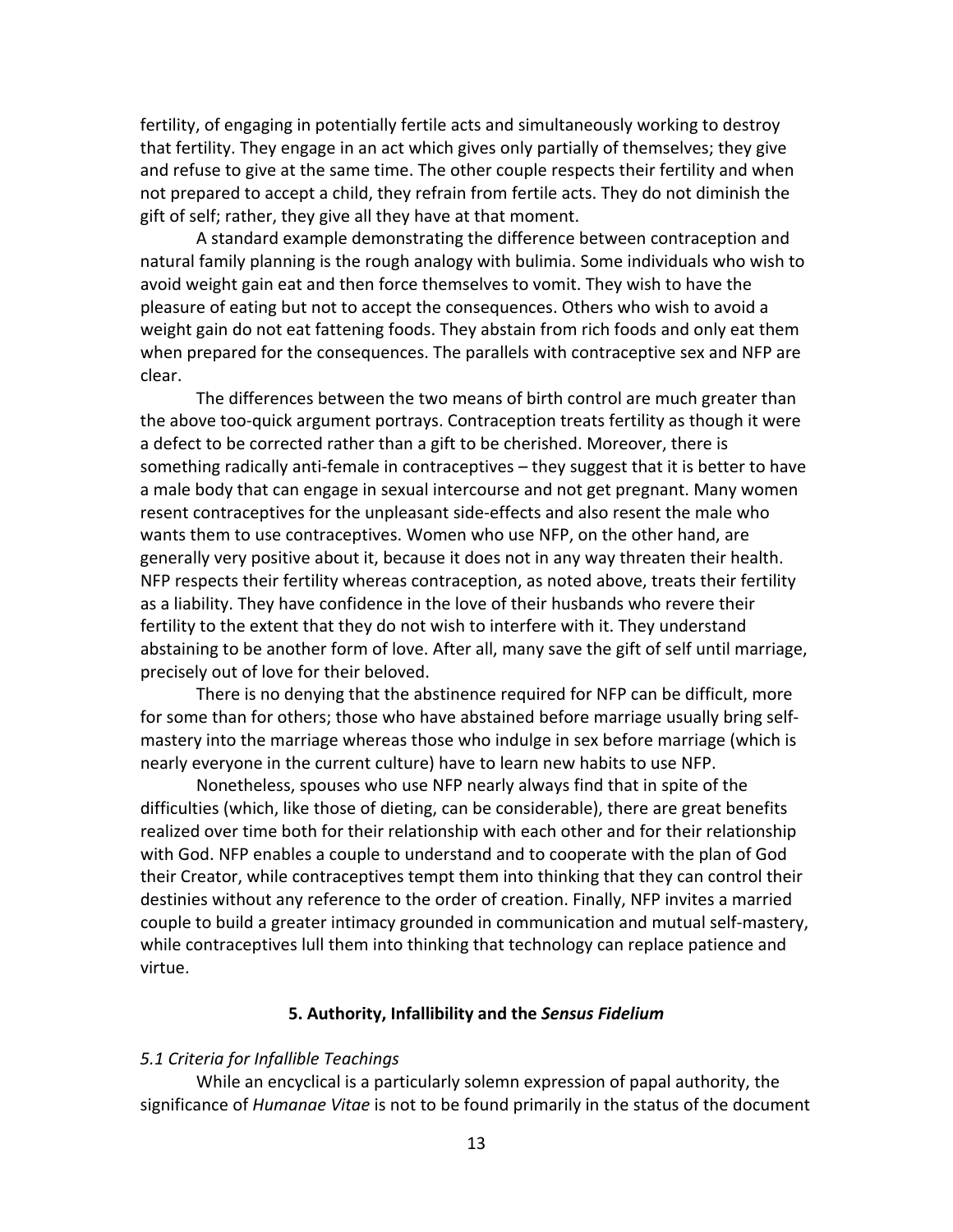but in the teaching it contains. The core of that teaching – contraception is always wrong – "is based on the natural law as illuminated and enriched by divine Revelation" (HV 4). Indeed, as Saint John Paul II showed at length in his Theology of the Body,<sup>8</sup> when the teaching is set against the fuller context of biblical anthropology, one sees that it  "belongs not only to the natural moral law, but also to the *moral order revealed by God*."9

It is clear that Catholics are bound to follow the teaching of the Church on contraception because of its teaching authority.

Some argue that the Church's teaching on contraception is infallible in virtue of her universal ordinary magisterium.<sup>10</sup> Vatican II clearly sets out the conditions that must be met for bishops dispersed throughout the world to proclaim Christ's teaching infallibly. They must "maintain communion with one another and with Peter's successor, authoritatively teach on a matter of faith and morals, and agree in one judgment as something to be held definitively."<sup>11</sup> The required universality cannot be undone even by a later lack of [consensus.](https://consensus.12)<sup>12</sup>

 The historical evidence makes it abundantly clear that all of these conditions have been met. $^{13}$  A list of highlights must suffice here:

- Certain Fathers of the Church condemned contraception and none ever approved it.
- Throughout the ages, many bishops have taught that acts intended to prevent conception are always wrong, as have non-bishops who are canonized saints and some who are also doctors of the Church. But no saint or Church doctor ever approved contraception. And there is no evidence of a Catholic bishop teaching otherwise until at least 1962.
- From the thirteenth century until 1917, the Church's canon law included a canon severely condemning contraception. Needless to say, canon law has never suggested that it is licit.
- In modern times until 1962 there was a constant consensus of theologians in support of the received teaching on contraception, and bishops authorized the use of these theologians' works in seminaries.
- When Pius XI reaffirmed the teaching in his 1930 encyclical *Casti Connubii*, bishops did not object but readily accepted it, and many supported it with their own statements and programs.
- No evidence has shown that bishops handed on the teaching as just a private opinion, probable judgment, or ideal that need not be realized. It was always authoritatively proposed as a grave moral obligation.
- The teaching was often proposed as a divinely revealed moral norm, which by definition must be held definitively.

The teaching that contraception is always wrong has not been formally defined by the Church. Nevertheless, theologians have never refuted – indeed, have largely ignored – the claim that the teaching is infallible because Catholic bishops in communion with each other and the pope have authoritatively proposed it in one judgment to be held definitively.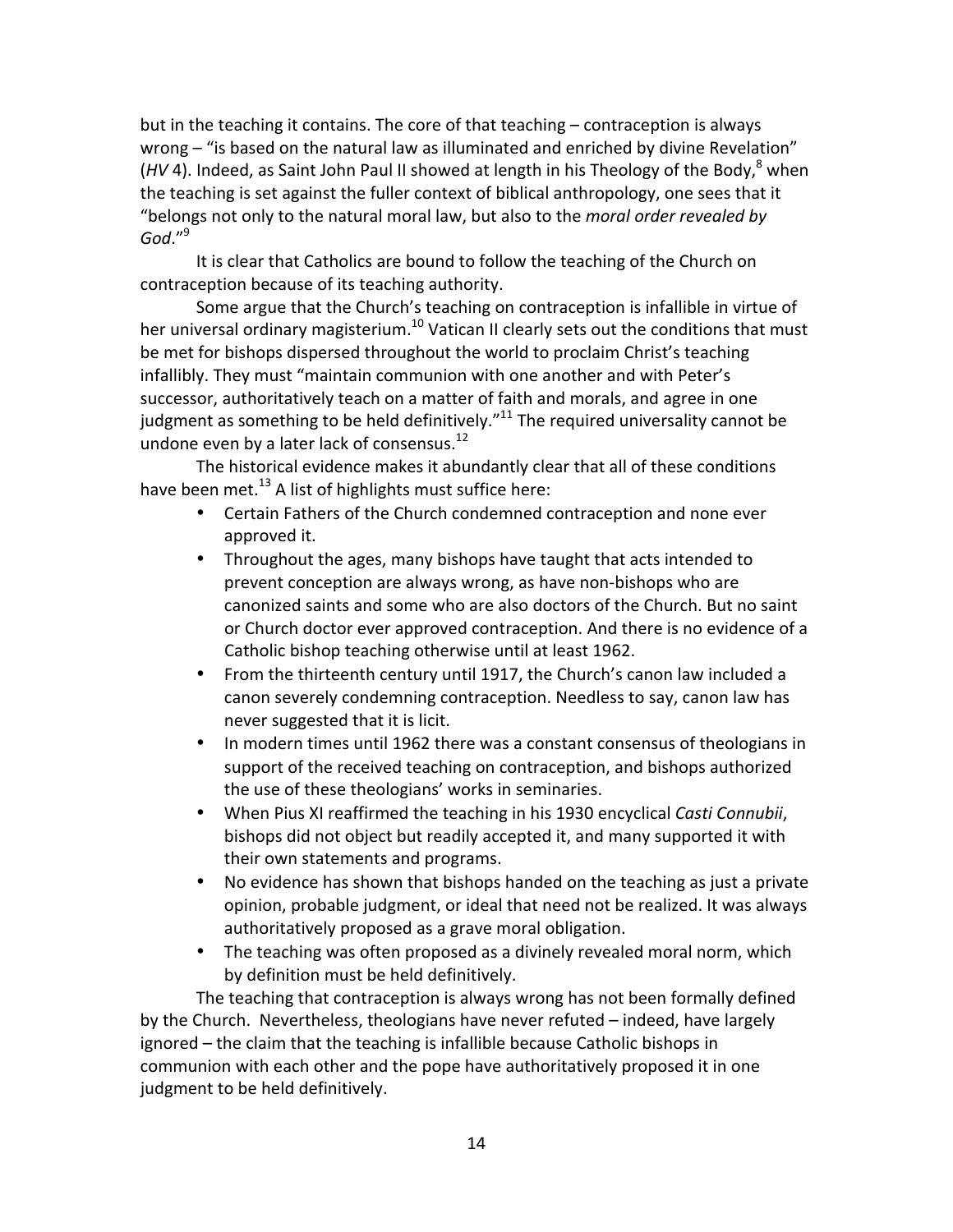# *5.2 Sensus Fidelium*

 Some, of course, claim that widespread dissent from the Church's teaching on contraception manifests a *"sensus fidelium"* or "sense of the faithful." But this begs the question of what counts as being faithful. That sense is not authentic if it contradicts revelation, tradition, and the magisterium. Moreover, to affirm that claim one must deny that those who accept the teaching on contraception – including almost all Catholics before the 1960s and the great majority of other Christians until several decades earlier – had a sense of the faithful. Reasonable people will reject such culturally myopic chauvinism.

# **6. The Use of Condoms to Prevent Transmission of HIV**

 There has been a debate in the Catholic Church on the morality of the use of condoms to prevent the transmission of HIV. Some theologians maintain that the use of a condom is intrinsically contraceptive and that even if one's primary intention is to avoid the transmission of HIV, since it is never morally permissible to do a moral wrong to achieve a good, the use of a condom would be morally wrong. The argument is also made that the use of a condom is immoral because it is immoral to engage in incomplete sexual acts, and having sex with a condom makes the sexual act incomplete: while there is penetration, the union of bodies does not truly take place because the male does not deposit his semen in a female's vagina but in a condom.

 Those who argue that one may use a condom to prevent the transmission of HIV without violating the Church's teaching, maintain that the moral evaluation of the act must be determined by the intentionality of the agent. Since the intention is to avoid transmission of HIV and since the "structure" of the act remains the same, the use is good and the fact that conception cannot take place is not the defining feature.

 The magisterium has not made a determination on this matter.

 It is very important to keep in mind that the distribution and use of condoms in third world countries has proven very ineffective in reducing the rate of transmission of HIV; abstinence-based programs are the only ones that have [succeeded.](https://succeeded.14)<sup>14</sup>

# **7. The Medical, Social, Legal, and Environmental Consequences of Contraception**

# *7.1 Medical*

 Although much of the public believes that contraceptives provide substantial health benefits, it has long been established in the professional medical and scientific literature that contraceptives carry substantial risks to life and health, as well as being relatively ineffective in preventing disease transmission. At the very outset of their *Fact Sheet for Public Health Personnel* on condom effectiveness, the Centers for Disease Control and Prevention state emphatically in bold type: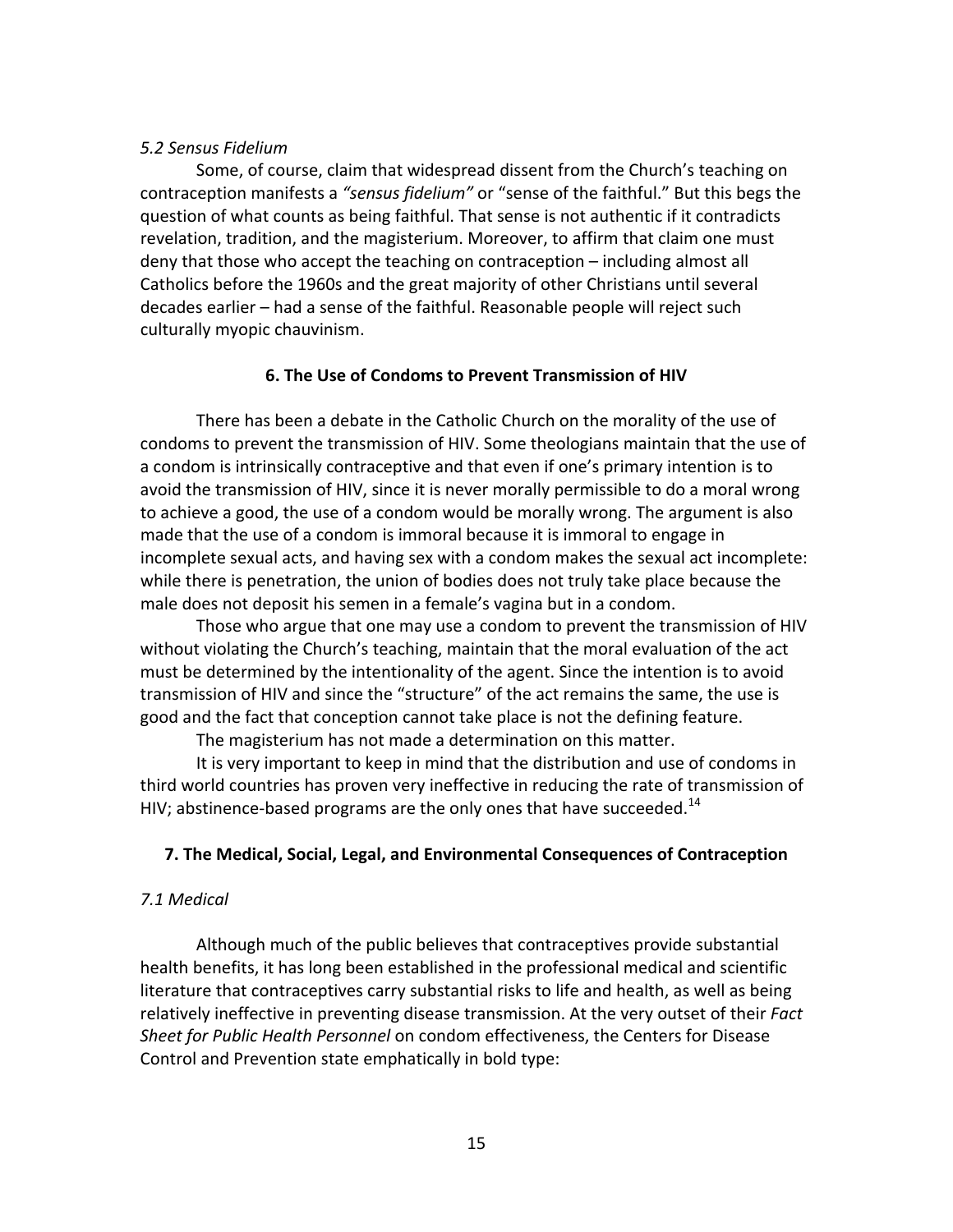# The most reliable ways to avoid transmission of sexually transmitted diseases **(STDs), including human immunodeficiency virus (HIV), are to abstain from** sexual activity or to be in a long-term mutually monogamous relationship with **[an uninfected partner.](https://an	uninfected	partner.15)<sup>15</sup>**

 In other words, the CDC has recapitulated traditional Christian moral teaching: virginity followed by fidelity. This core component of God's design for human sexuality carries the very health benefits that CDC and the medical establishment have failed to secure with condoms. Notice how CDC does not include the condom in their fact sheet as being among the most reliable ways to avoid disease transmission. In fact, they go on in the document to say (again in bold type):

# **areas that are not covered … Condom use may reduce the risk for HPV** Genital ulcer diseases and HPV infections can occur in both male and female genital areas that are covered or protected by a latex condom, as well as in infection and HPV-associated diseases (e.g., genital warts and cervical cancer).

Beyond the threats to life and health from their failures, condoms have not lived up to their promise in preventing unintended pregnancies. According to the text *Contraceptive Technology*, which is widely respected in the field, the male latex condom is only slightly more effective than the withdrawal method, 18% and 22%, [respectively.](https://respectively.16)<sup>16</sup> Considering the narrow window of fertility in the monthly cycle, and the fact that Contraceptive Technology defines a failure as resultant pregnancy, it must be deduced that the absolute mechanical failure rate of condoms is much higher than the 18% of the time their use results in pregnancy.

If the disease prevention and pregnancy data on condoms is less than reassuring, the inherent risks from hormonal contraceptive use are even more alarming. In addition to the well-known role of oral contraceptives (OCs) in causing the most common forms of breast cancer, OC use raises the risk of the deadliest and most difficult to treat form of cancer, premenopausal Triple Negative Breast Cancer. In a 2009 study<sup>17</sup> the elevated risks ranged from 250% for women who start OCs at age 22 or older, to 540% for women who started OC use below the age of 18. This shouldn't come as a surprise. The International Agency on Research of Cancer, which is a part of the U.N.'s World Health Organization, has classified estrogen-progestin hormonal contraceptives as Group 1 carcinogens for breast, cervical and liver cancer.<sup>18</sup> Oral contraceptives increase a woman's risk of possibly lethal and always disabling pulmonary embolism, myocardial infarction and cerebral vascular accidents as well as increased susceptibility to HIV and HPV viruses and their attendant morbidity.

 Both the estrogen-progestin combined pill and the progestin-only pill have contributed greatly to the incidence of ectopic pregnancies where babies implant outside of the uterus, a fatal event for the baby and life-threatening event for the mother.<sup>19</sup> Apart from ectopic pregnancy, OCs with typical use have failure rates of close to 10%. $^{20}$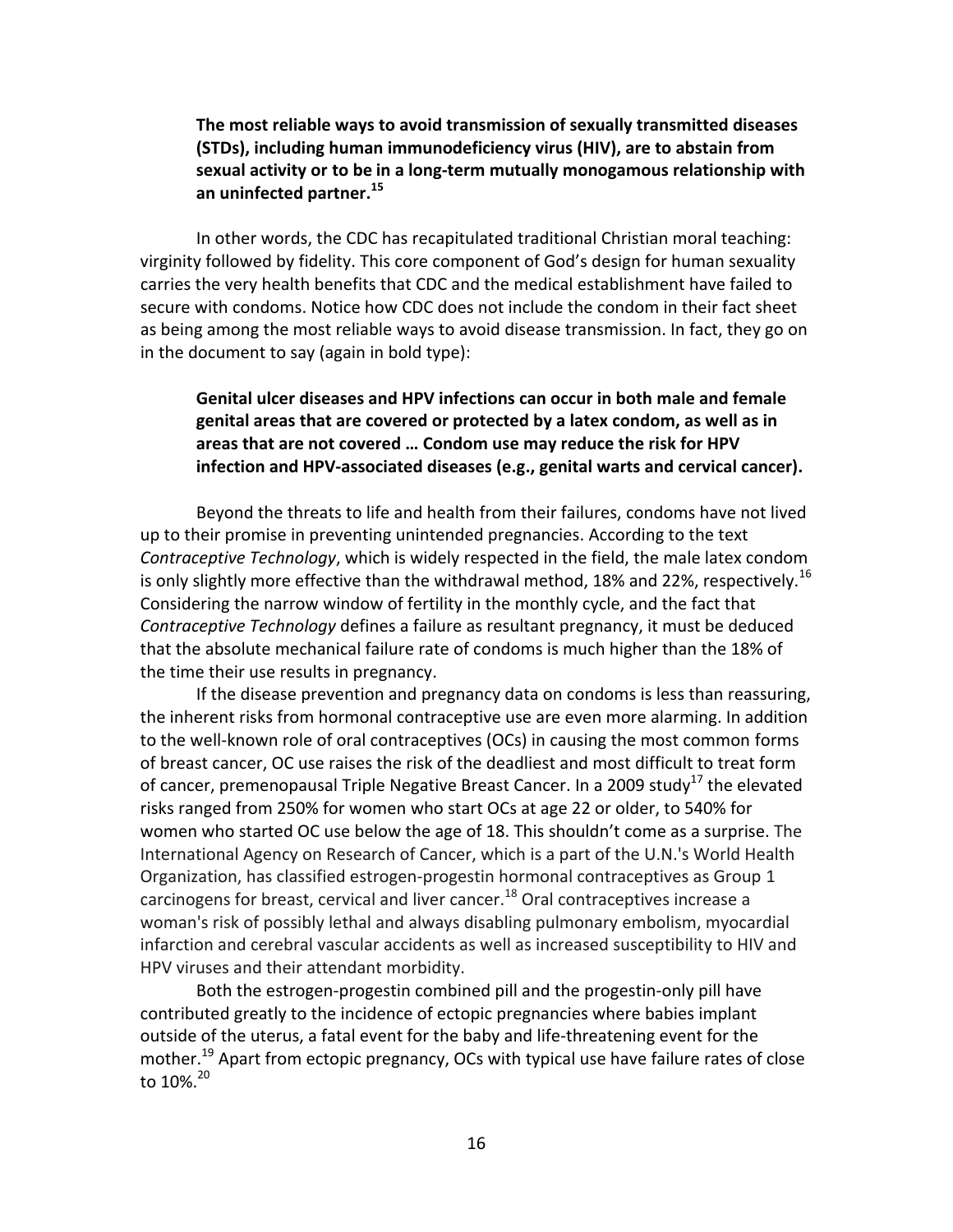In all of these failure rates what becomes clear is that the more people engage these contraceptive technologies that have not lived up to their billing, the more unintended pregnancies and the higher absolute numbers of disease incidence result.

None of these data existed fifty years ago in the run-up to *Humanae Vitae*, and many who were not aware of the rationale behind the Church's clear and consistent teaching believed in all good will that contraceptives might be a modern and humane way of addressing all manner of social ills. That was then. In the ensuing half-century the world has had the clear teaching of the Church explicated in the simplest language, and now that wise teaching has been tragically underscored by the tsunami of victims produced by the failures inherent in the contraceptive culture. God's wise design is not a "No" to happiness, but a protection of life and health. The numbers tell the story.

# *7.2 Hormones and Relationships*

 Although the psychological and behavioral impact of hormonal contraceptives (HCs) has been a largely understudied area until recently, a review of scholarly research to date found significant cause for concern.<sup>21</sup> The author states, "Women who use HCs report higher rates of depression, reduced sexual functioning, and higher interest in short-term sexual relationships compared to their naturally-cycling counterparts. Also, hormonal contraceptives use may alter women's ability to attract a mate, as well as the mate retention behaviors in both users and their romantic partners. Some evidence even suggests that hormonal contraceptive use alters mate choice and may negatively affect sexual satisfaction in parous women, with potential effects on future offspring."<sup>22</sup>

 Regarding the issue of mate attraction and retention, a subsequent study supported the findings reported above.<sup>23</sup> Again, it found that women are attracted to different types of men depending upon whether they are on or off hormonal contraceptives and that marital stability can be negatively impacted when a woman who was on HCs at the beginning of their relationship subsequently discontinues HC use.<sup>24</sup>

# *7.3 Chemical Contraception and the Environment*

 It is an inconvenient truth that chemical contraceptive use is wreaking havoc on the environment. The chemical ethinyl estradiol (EE2) in hormonal contraceptives is transferred directly to the water supply through urination. There is no practical or economic way to remove these toxins from the water supply using current, standard water treatment methods.<sup>25</sup> Because of this, artificial reproductive hormones are accumulating in both the natural and drinking water supplies and are having a significant negative environmental impact, especially on fish populations living in inland estuaries and, in particular, near water treatment plants.<sup>26</sup> Male fish are feminized and have less reproductive success, to the point where population collapse has occurred among some species in certain locations.<sup>27</sup> Vertebrates, including male amphibians and rats, appear to be similarly affected as well.<sup>28</sup>

 The evidence of intersex and other fertility-related disorders in higher-order male vertebrates contributes to the growing concerns that environmental EE2 toxicity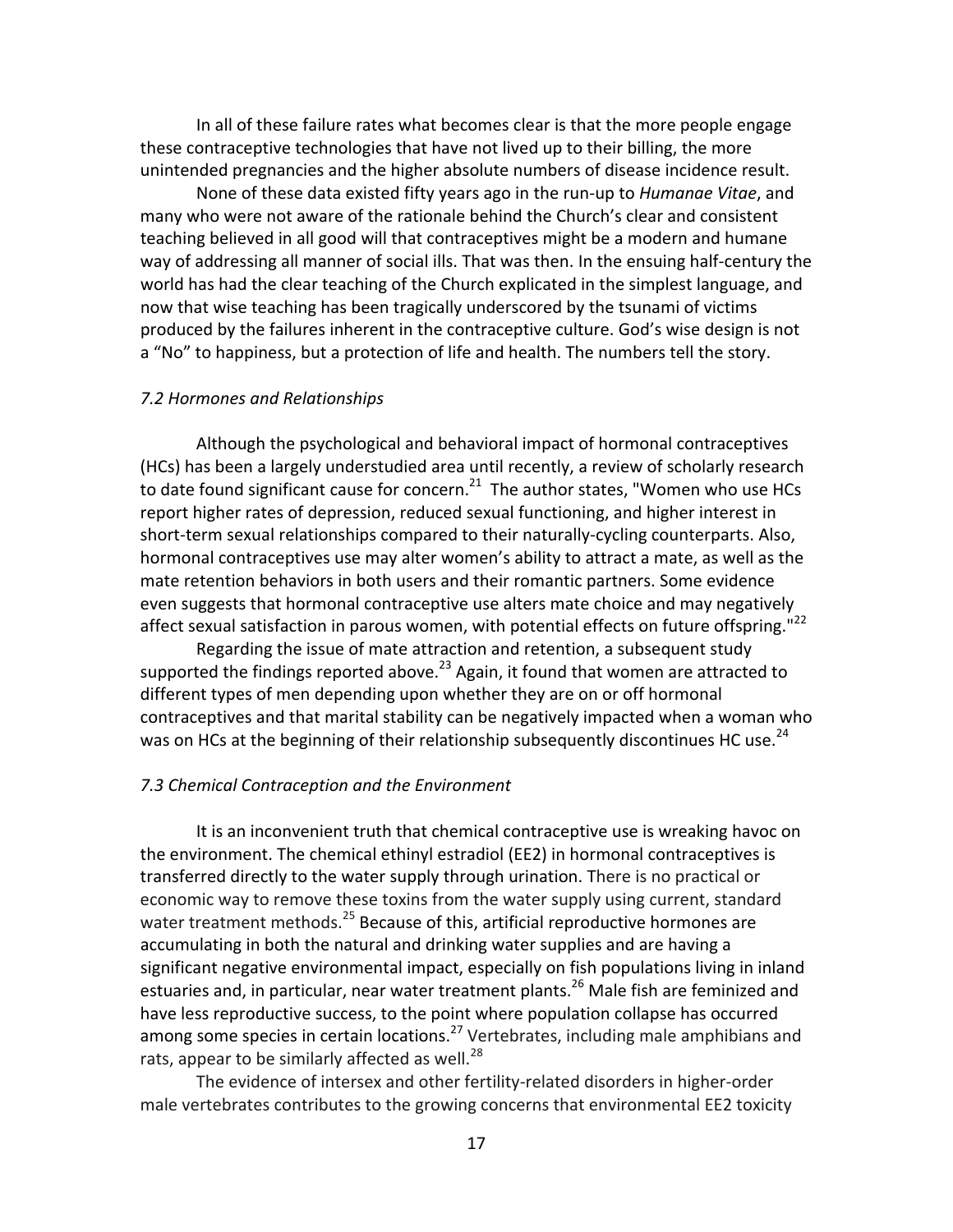may be a significant contributor to the decades-long, global increase in the rates of poor reproductive health in human males including increases in the rates of hypospadias, undescended testicles, testicular cancer, and low sperm counts.<sup>29</sup>

# *7.4 Social (and Personal) Consequences of Contraception*

 For decades independent scholars have done empirical research that documents the harmful social effects of [contraception.](https://contraception.30)<sup>30</sup>

 One of the most harmful effects of contraception is that it has fostered an astronomical increase in sex outside of marriage and, when it fails – and it often does – it leads all too often to single parenthood. And that leads to the sadness of countless children being raised in largely fatherless households. Social science has repeatedly demonstrated the benefits to children of an intact home, and conversely has shown that growing up in a single-parent home increases the risks of sexual abuse, criminality, truancy, emotional disorders, and other childhood and adolescent harm.

 Moreover, the widespread use of contraception has in fact led to a rise in both illegitimacy and abortion. In *Evangelium Vitae* 13, Saint John Paul II spoke of contraception and abortion as fruits of the same tree. It is an easily observable fact that trend lines for both contraception and abortion rise in parallel. To say that the relation is only a correlation and not a sign of causation is to refuse to see what is obvious. It is hard to deny that contraception is a major cause of abortion, in part because it contributes to the perception that pregnancy is a "failure" or an "accident" to be remedied by killing an unborn child as the backup plan.

 Those who advocate for increased use of contraception should realize that not only is increased abortion a result, but also to the form of abortion that is gender-cide. Across the planet millions more unborn girls are killed by abortion than boys. In some cultures this happens because parents want boys to carry on the family legacy; in others it is a result of the consumer mentality (we want what we want, when we want it) instilled by widespread contraception that extends to killing a child whose sex does not match one's preference.

 In many ways the harmful effects of contraception are closely connected to a consumer mentality on everyone's part, perhaps especially among men. It leads to the treatment of women as interchangeable partners for recreational sex, rather than as potential lifelong partners committed to one another and to the common cause of childrearing. *Humanae Vitae* (17) predicted that the sexual revolution would lessen respect for women among men. The accumulated data of "happiness studies" suggests that female unhappiness has increased since the sexual revolution took hold. One study found that during the past 35 years, women's self-reported feelings of well-being had declined both absolutely and relatively compared to men's.

 The enthusiasm for contraception arose when people thought the world would soon be overpopulated to the point of annihilation. Today, in contrast, more and more scholars and leaders are realizing the damage done to an economy and culture when birth rates fall below replacement. Indeed, some portions of the globe fear that the wealthier nations keep trying to impose their contraceptive life-styles on developing nations because the wealthier nations fear competition.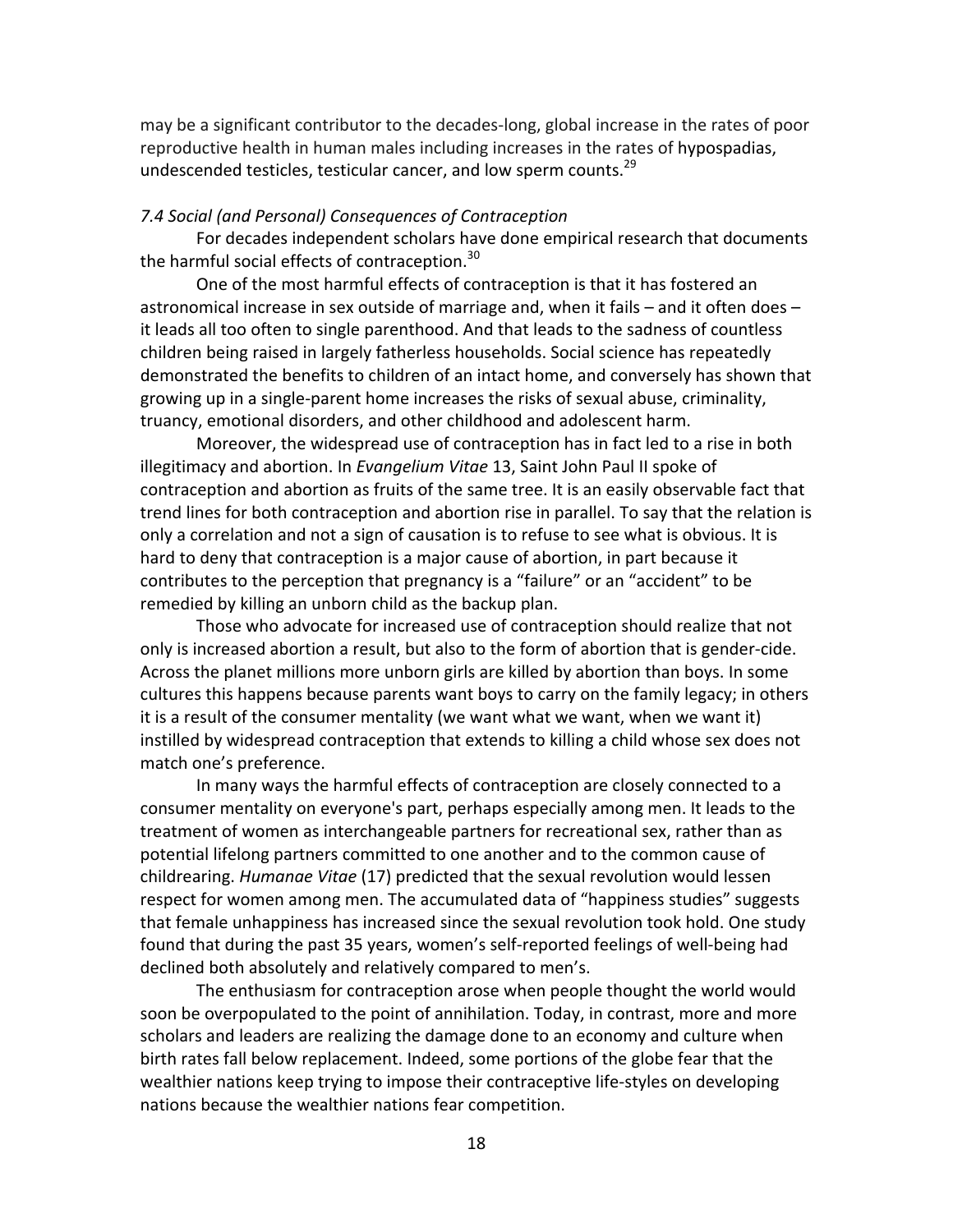The erroneous view that contraception is necessary to happiness has led to the attempt of many to force societies to provide contraception for free, which, as is being experienced in many cultures, leads to violations of religious liberty.

 The multiple ways that contraception contributes to social decay have been catalogued elsewhere; here suffice it to say that it is very naïve for the Wijngaards Statement to speak of "proven benefits" while not at all acknowledging the harms. Certainly there are great benefits to spouses being able to shape their family size, but that can be done using methods of Natural Family Planning, which are very effective, without bad health consequences, virtually free to use, and contribute to marital stability and happiness.

# *7.5 Legal Consequences*

Pope Paul VI spoke prophetically in *Humane Vitae* when he warned that with widespread contraception governments would begin violating human rights:

Let [reasonable individuals] also carefully consider that a dangerous power will be put into the hands of rulers who care little about the moral law ... Who will prevent public authorities from favoring what they believe to be the most effective contraceptive methods and from mandating that everyone must use them, whenever they consider it necessary? And clearly it will come about that people who desire to avoid the difficulties that are part of the divine law, difficulties that individuals, families, or society may experience, will hand over to the will of the public authorities the power of interfering in the most exclusive and intimate responsibility of spouses. (*HV* 17)

Once a large segment of society accepts contraception as a social good, it takes but a few short steps for governments to begin to force this "good" upon others. These steps begin with eliminating or reducing all legal impediments to contraceptive access, followed by heavy state subsidization of contraceptive drugs and devices, and the active government suppression of religious, familial, and cultural opposition to contraception.

 This suppression takes the form of mandatory sexual education in public schools (which may also be mandated for private or religious schools) that indoctrinates children and erodes parental authority as school administrators, counselors, and teachers assume the primary role of parents in these matters. Many young children will return home from school having received condoms and instructions on the manner of their use, with no possibility of opting-out, while at the same time school officials disingenuously claim that they will leave the moral question as to their use to families. But once the state decides to promote contraceptive use, taking a position on the moral question is unavoidable. The state, having accepted contraception as a societal good, will treat it as such.

When concentrated government power combines with an ideology of radical sexual autonomy, the religious freedom of all will also come under assault. In the United States, the government actualized this threat by mandating near-universal coverage of contraceptives and abortion-inducing drugs and devices by employers and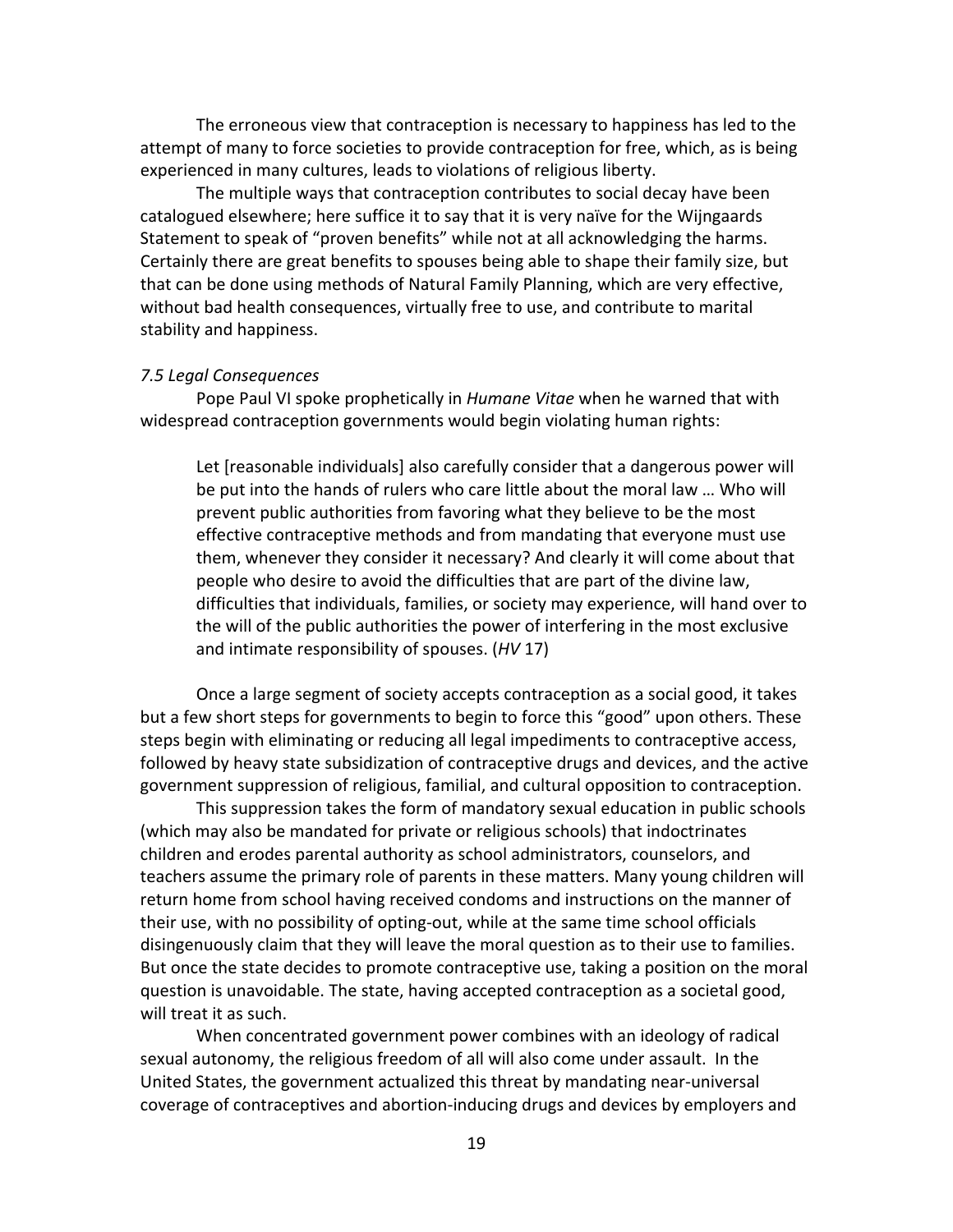insurance companies. Objecting private business owners and religious nonprofits, including a religious order that serves the poorest of the poor, were threatened with millions of dollars in fines if they followed their faith and refused to collaborate with the provision of contraceptives. Although narrowly-decided court decisions have so far protected such groups from such government coercion, the durability of those decisions remains to be seen.

In any event, it is clear that government has come to see religious authority as an obstacle to government-endorsed norms regarding contraception and thus an obstacle to progress itself. Religious institutions will thus be targeted by the state for exclusion from the public square and public programs if they do not adopt or endorse the government's views on human sexuality.

As seen in other parts of the world, it is the vulnerable populations served by religious institutions - be they women, racial and ethnic minorities, the poor, or the undereducated - that will be induced and ultimately coerced by government into accepting contraceptive practices. One need only look at forced sterilization practices in India and Africa or forced abortions in China to see this this dynamic in practice.

As stated by Pope Paul VI in *Humanae Vitae*, people under individual or societal pressure "may give into the hands of public authorities the power to intervene in the most personal and intimate responsibility of husband and wife" (HV 17). Once this authority is ceded, it will not easily be restored.

# *7.6 Cultural Consequences*

 Many African nations have been under enormous pressure for decades to distribute contraceptives. Since the Catholic Church provides nearly 50% of the healthcare in most African nations, there have also been attempts to coerce and force Catholic Institutions to distribute contraceptives. This is a serious violation of religious liberty. *Humanae Vitae* provides a solid line of defense for bishops, religious, and laity who are committed to the Church's teaching and committed to not being used by governments and international agencies for their agendas. Catholic leaders, ecclesial and lay, have seen the harms (if not devastation) to which widespread use of contraceptives has contributed in developed countries. They are convinced that the values honored by Fertility Awareness Based Methods are more compatible with the family values of their cultures. It is scandalous that international agencies at times refuse to provide food and healthcare unless a government institutes population control measures based on widespread distribution of contraception and access to abortion. Africans love their children: they do not so much want fewer of them as want food and health care for them. The money spent providing contraception and promoting abortion could easily fund universal instruction on Fertility Awareness Based Methods, with large amounts remaining for providing food, clean water, and health care.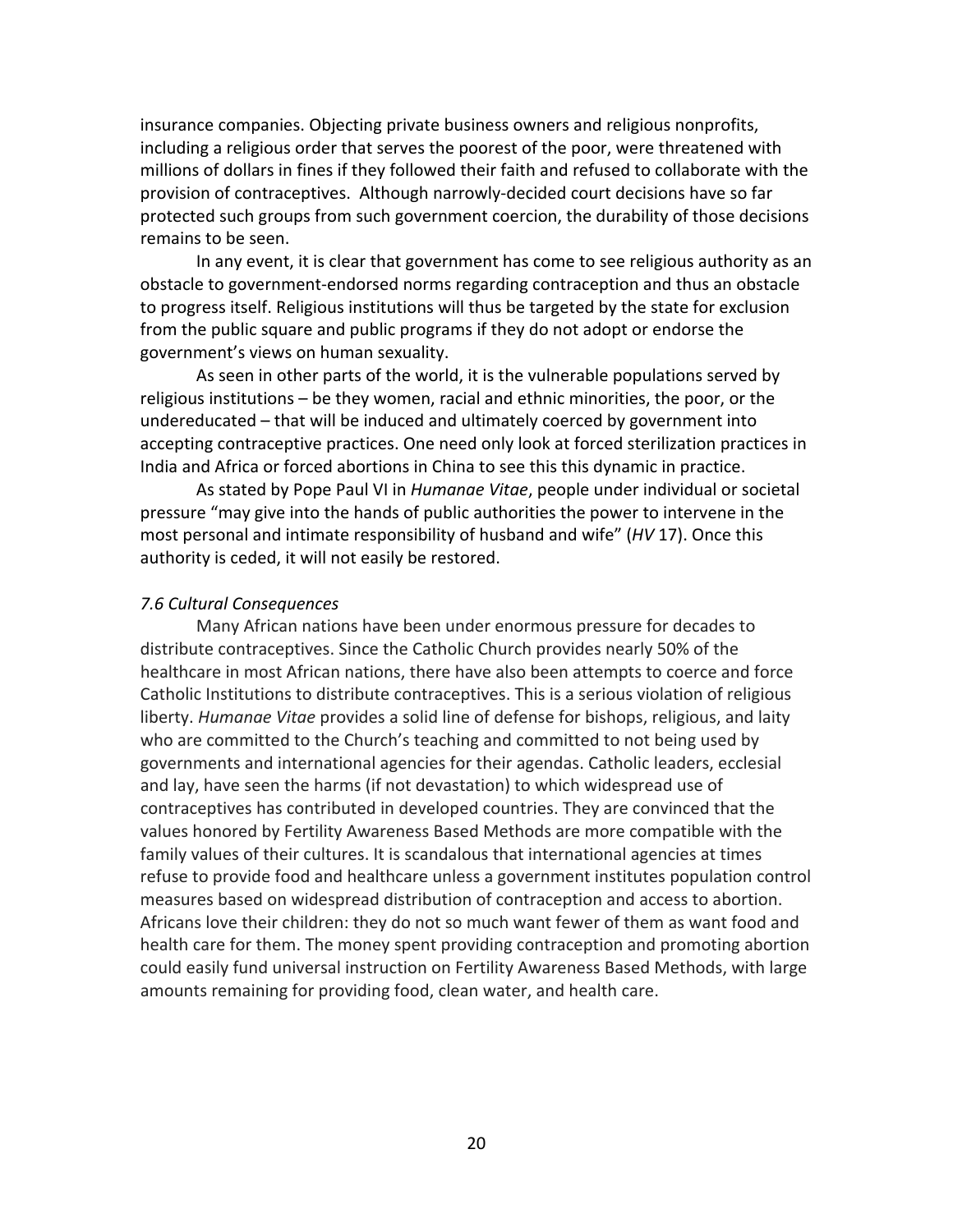# **8. The Cost of Discipleship**

# *8.1 The Reality of Grace*

Living by the Church's teaching that it is good for each and every act of marital sexual intercourse to retain its openness to life can present many challenges, challenges that can seem insuperable. But the Gospel or "Good News" *is* good news. We are not on our own. Our Savior Jesus Christ came to make available to us the graces that enable us to live up to the demands and greatness of our nature. He is eager to take our burdens onto himself and has provided many sources of grace, such as prayer, the Eucharist, and the sacrament of reconciliation. At times, we must all practice what can seem a frightening radical reliance upon the Lord, but we must have confidence that He is there to help us: "Cast all your worries upon him because he cares for you" (Peter 1:7). The time we spend worrying would better be spent in prayer, for there we can hear the voice of the Lord and we can learn his plan for us, a plan he will help us achieve.

# 8.2 The Challenge of Infertility and Contraception

 Just as the language of marital love requires spouses to accept each other in all of their dimensions, richness, and wholeness (here fertility), so spouses must welcome each other in their weaknesses, limitations, and lack of wholeness (here infertility). In the case of spouses suffering from infertility, the temptation can be strong to seek another partner to fulfill the natural (but sometimes obsessive) desire for children. The absence of children (much like the failure to find a good spouse) can be experienced as an insuperable barrier to happiness, a void that cannot be filled, leading sometimes to permanent heartbreak. Yet abandoning one's spouse for this reason is a grave breach of love, a betrayal, and amounts to using the new partner with whom one seeks to have children. Those who have experienced the heavy cross of infertility can testify to what a great gift fertility is.

 Hence, infertility can yield an important perspective on the question of contraception, highlighting its contradiction to love: staying true to the other. Loving the fertility that spouses offer each other is just as necessary as loving each other when infertility is a part of the relationship. Rejecting the gift of fertility by use of contraception amounts to telling one's spouse that he or she is not loved in in all respects. Spouses who use contraception are rejecting a key element of their marital pledge and are thereby wounding their love in its very core.

#### **9: Recommendations**

# *9. 1 To Catholics, especially husbands and wives*

We urge Catholics, especially husbands and wives, to consider that God's original intention for men and women. Their gift of sexuality, fertility, and (if called to marriage) the "one flesh union" are a gift and an invitation to share in His life. And we urge you to consider that Catholic teachings on human sexuality, marriage, and procreation come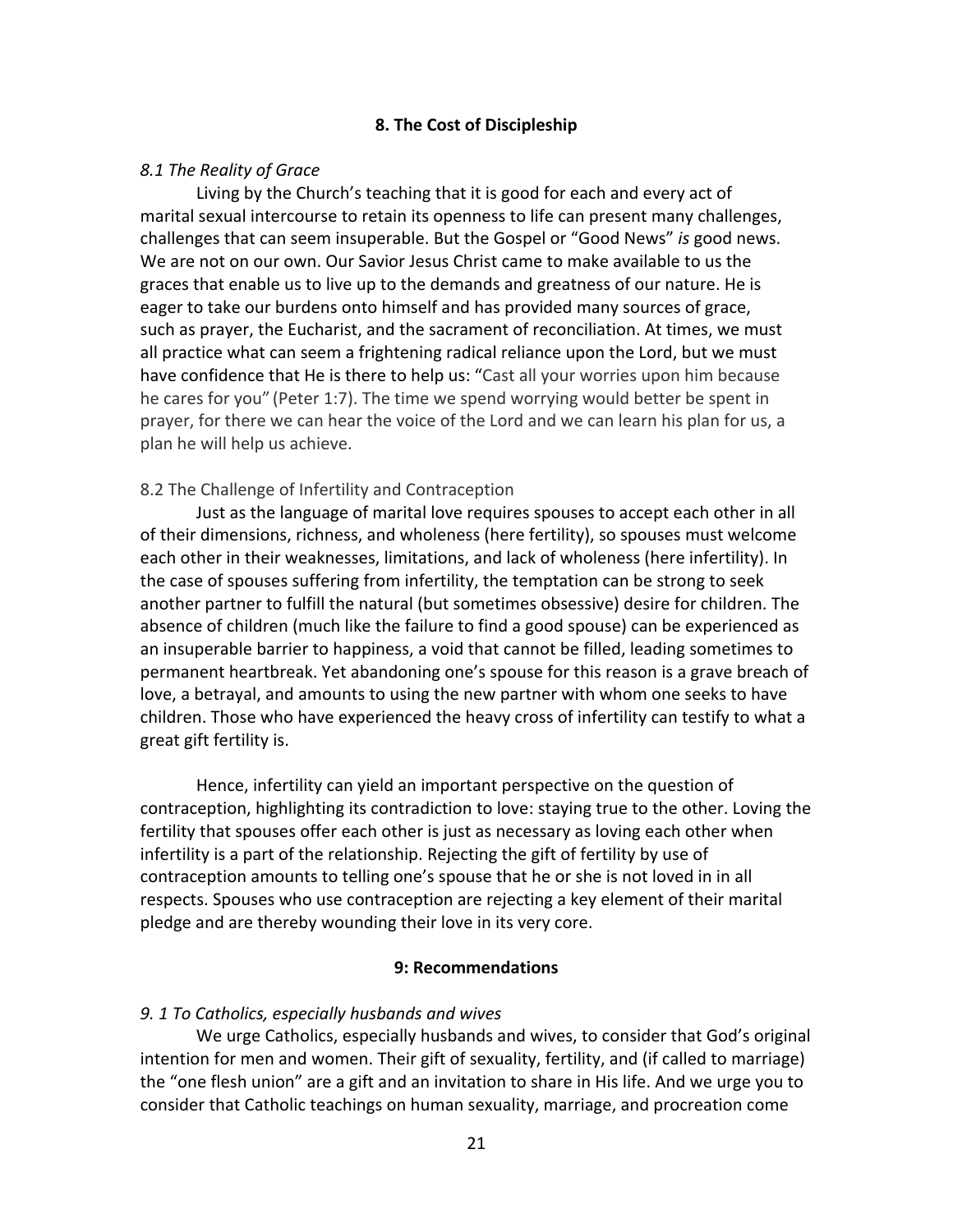from the Lord God of all creation as revealed to the Church – they are not invented by academic theologians or the clergy. These teachings express God's truth and love for us.

We recommend that all Catholics prayerfully read *Humanae Vitae* and become familiar with the many benefits of NFP. If questions arise, it may be helpful to contact a Catholic priest or an NFP teacher for counsel, and to visit the websites and read the books and articles listed in the resource section on this website.

# *9.2 To healthcare professionals*

We ask healthcare professionals to consider what knowledge of the methods of Natural Family Planning and NaPro technology could contribute to your service of your patients. We urge you familiarize yourself with the various methods and the science behind them so that you might help your colleagues and patients appreciate the beauty of God's gift of fertility. $^{31}$ 

# *9.3 To Institutions of Higher Learning:*

 We ask leaders and faculty in Catholic Colleges and Universities to hire faculty who support Church teaching on Catholic morality. We ask them to provide programs that will educate young people on how to remain chaste in their college years and beyond; that educate young people on how best to find a suitable spouse and how to build a relationship based on the love of Jesus and respect for his Church.

# *9.4 To Catholic lay ecclesial leaders, consecrated religious, and ordained clergy, especially bishops*

Those who lead in the Catholic Church have a special responsibility to authentically represent Church teaching to the faithful. Therefore, we urge you to:

9.4.1 Undertake a strengthening and even reform of all catechetical programs under your supervision.

Ensure that catechetical programs and curricula provide substantive education on Church teachings that treat Christian anthropology (how God made men and women in His image); the nature of human sexuality (including dispelling the myths of gender ideology); the nature of marriage (natural and sacramental); the virtue of chastity; the moral prohibition of contraception; the morality of natural methods of family planning (including its basic science and methodology); the value of waiting until marriage to have sex, the value of marrying in the Church; and the value of having children in marriage and providing them with a strong and loving family life.

NB: A review of catechetical programs ought to be undertaken with the goal of surfacing weakness, correcting problems, and strengthening content. Today, there are many resources that can facilitate this process (see Resources).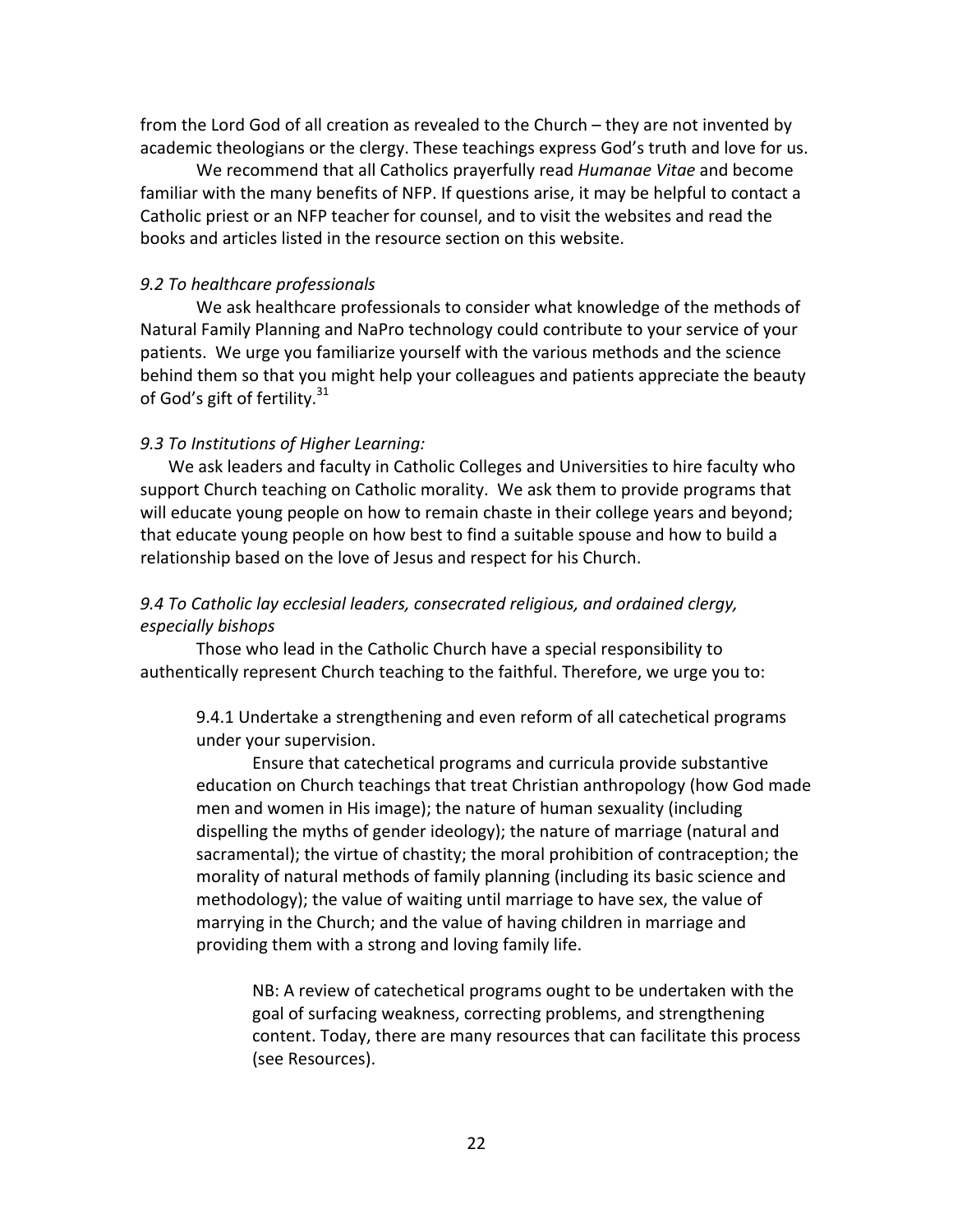9.4.2 Provide the above catechetical education to all the faithful.

Since love and sexuality affect all people, pastoral education ought to be provided for all age groups, including age-appropriate curricula for children and adolescents. From very early on, young people should be preparing for marriage, preparing to have the virtues needed to be a good spouse and to know how to look for a good spouse. Parents and educators should be intentional in helping young people be conscious of how best to prepare for married life and parenthood.

NB: Special mention should be made about young adults, who often fall away from the Church at this time in their lives. As mentioned, education in the Catholic faith should be offered in university settings. But since some 70% of young adults do not attend college, it is also critical to reach out to young adults through creative venues (such as "Theology on Tap" programs) and social media (Facebook, websites, Twitter, pilgrimages etc.).

9.4.3 Ensure that Church teaching is provided by well-formed and believing clergy, religious, and laity.

It bears mentioning that no one should teach the faithful who does not believe and strive to live Catholic teaching in their lives. Every effort ought to be made to ensure that Church leaders who teach – from the parish religious education volunteer, to the faculty in a Catholic university's department of theology – should have the "mind of the Church."

We especially recommend that continuing education and formation programs be required of all Church leaders on the subjects of Christian anthropology, human sexuality, chastity, marriage, and planning one's family size.

# *9.5 A special word to diocesan bishops*

We recommend that bishops, because of their sacred teaching authority:

9.5.1 Create or strengthen diocesan marriage and family life ministry.

 Diocesan marriage ministry is concerned with all aspects of the pastoral preparation of couples for marriage as well as supporting married couples and their families. Central to this activity should be catechetical education and formation in God's design for married love, which should include:

- 1) Substantive content and even witness to the Church's teachings on conjugal love and responsible parenthood, the immorality of contraception, and the morality of NFP.
- 2) Remote marriage education for youth and young adults, with a special focus on the virtue of chastity and an introduction to the science and methods of NFP.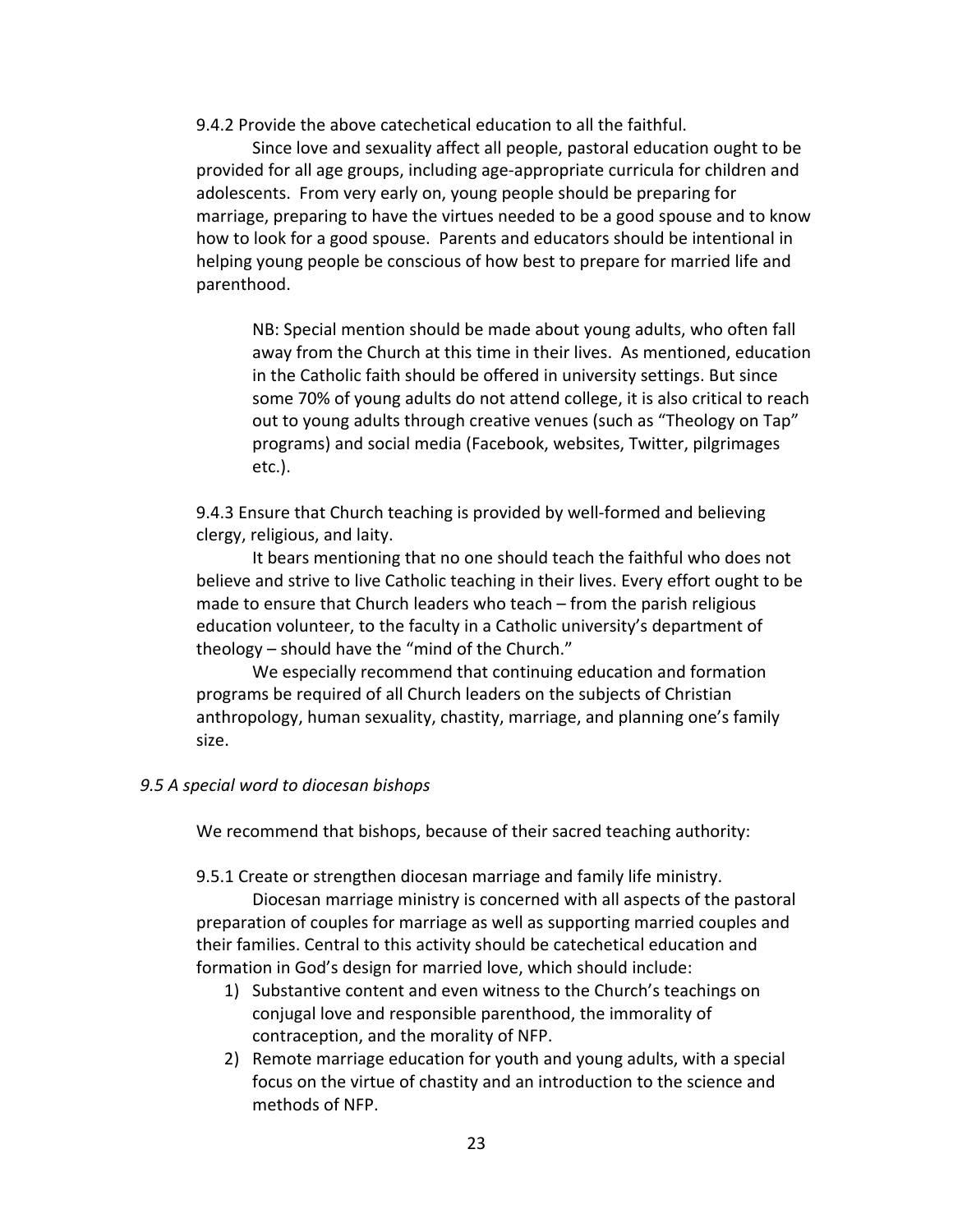3) Continuing education offered to diocesan clergy, religious, and lay ecclesial leaders.

9.5.2 Create or strengthen or diocesan NFP ministry.

Part of diocesan NFP education should include creating or strengthening diocesan NFP ministry since this particular ministry is complex and involves education in human fertility in addition to Church moral teaching.<sup>32</sup> When developing diocesan NFP ministry, it is important to:

- 1) Include programming for the pastoral support of NFP users, especially those struggling with the methods.
- 2) Include programming for clergy education on the science and methods of NFP (including where to find reputable resources).

NB: It is especially important to encourage clergy to give Sunday homilies on Church teaching regarding chastity, conjugal love and responsible parenthood and the moral methods of NFP.

- 3) Include a variety of educational and witness formats such as use of the diocesan website, e-learns, and social media.
- 4) Include local NFP-only healthcare professionals, including Catholic marriage counselors (or those who will support Catholic teaching).

9.5.3 Provide pastoral support to the NFP research/educational community. Since the secular scientific community does not commonly support NFP research, Church leaders ought to step in to help. Among the activities we recommend are:

- 1) Assistance with identifying benefactors for the funding of NFP research.
- 2) Assistance with funding of diocesan representatives (e.g., NFP teachers, physicians, etc.) to NFP educational conferences.
- 3) Promotion of the medical practices of NFP-only doctors in the diocese.

# *9.6 To all people of good will*

 The evidence from both sociological research and common sense seems to challenge the popular belief that access to contraception will provide a kind of freedom and help people attain, if not long lasting love, at least some degree of happiness. People should ask whether they are healthier or happier from contraceptive use and the sexual behavior which accompanies it.

We don't presume to tell people what to believe, but we do urge all people of good will to begin to question the status quo – especially the healthiness of contraceptive use both with regard to their personal lives and to society in general.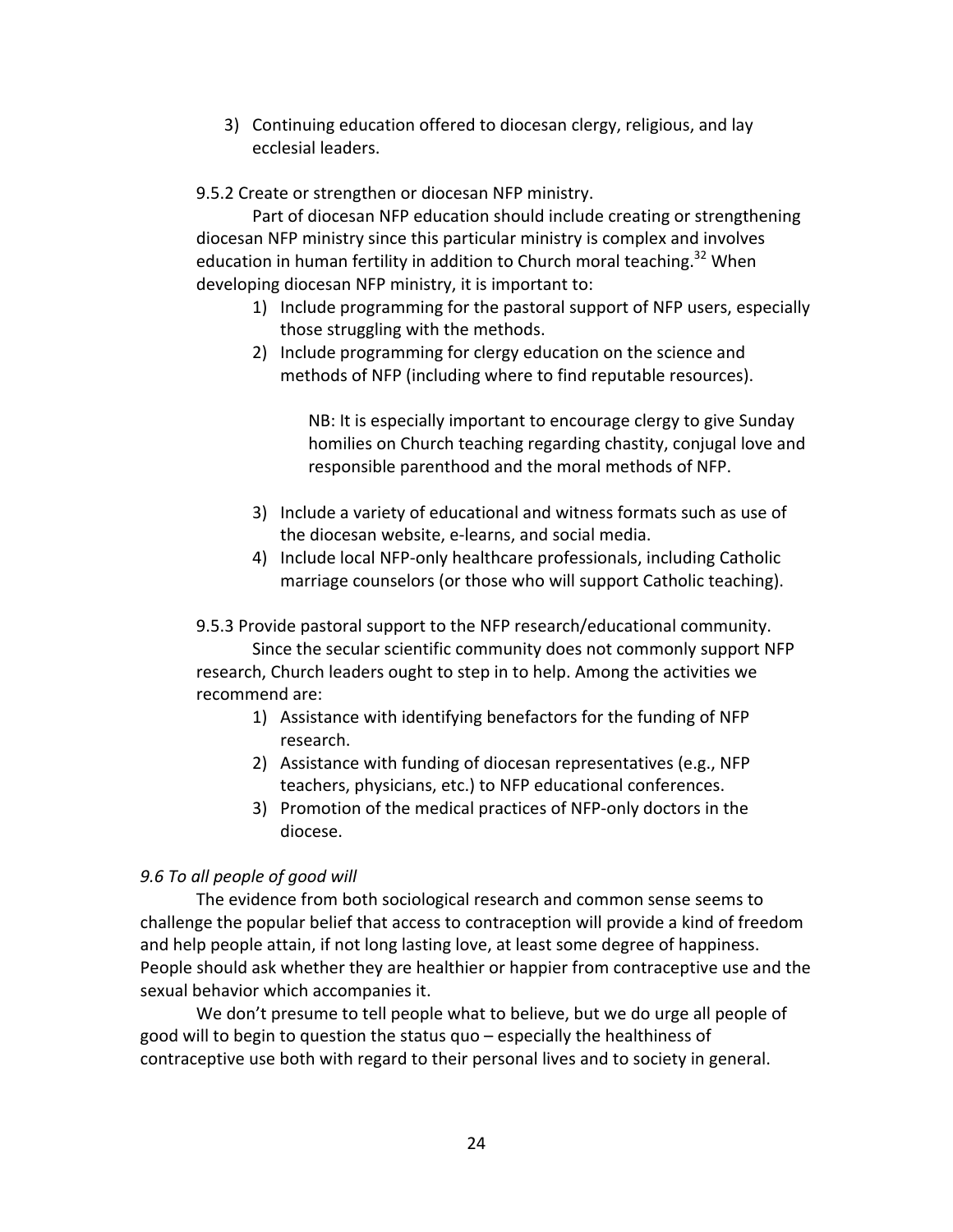We also invite all people to read *Humanae Vitae* to test claims made against it and to appreciate its wisdom. Finally, we invite you to discover the methods of Natural Family Planning (see [FactsAboutFertility.org\)](https://FactsAboutFertility.org).

# *9.7 To international Agencies*

 We urge international agencies to listen to the voices of women and men who share the understanding that contraception is harmful for women, relationships, children, and society and who would benefit from knowledge of methods of Natural Family Planning. We ask these agencies to respect the religious liberty of organizations and individuals. Indeed, we ask them to become fully familiar with the science behind Natural Family Planning and to take an honest look at the damage contraceptive use has done to many cultures. We ask them to promote methods of Natural Family Planning since the methods are moral, ecologically sound, effective, inexpensive, and conducive to strong marriages. The Catholic Church and those who see the harms that contraception has done deserve a hearing. Individuals, marriages, and societies will benefit greatly if the truth is recognized and followed.

 Lead author: Janet E. Smith, Ph.D. Father Michael J. McGivney Chair of Life Issues Sacred Heart Seminary

John S. Grabowski, Ph.D. Associate Professor and Director of Moral Theology/Ethics School of Theology and Religious Studies, The Catholic University of America Co-authors:

 J. Budziszewski, Ph.D. Professor of Government and Philosophy University of Texas at Austin

 Maria Fedoryka, Ph.D. Associate Professor of Philosophy Ave Maria University

Contributors:

 Richard J. Fehring, Ph.D., RN, FAAN Professor Emeritus and Director Institute for Natural Family Planning, Marquette University

 Gerard M. Nadal, Ph.D. President, Coalition on Abortion/Breast Cancer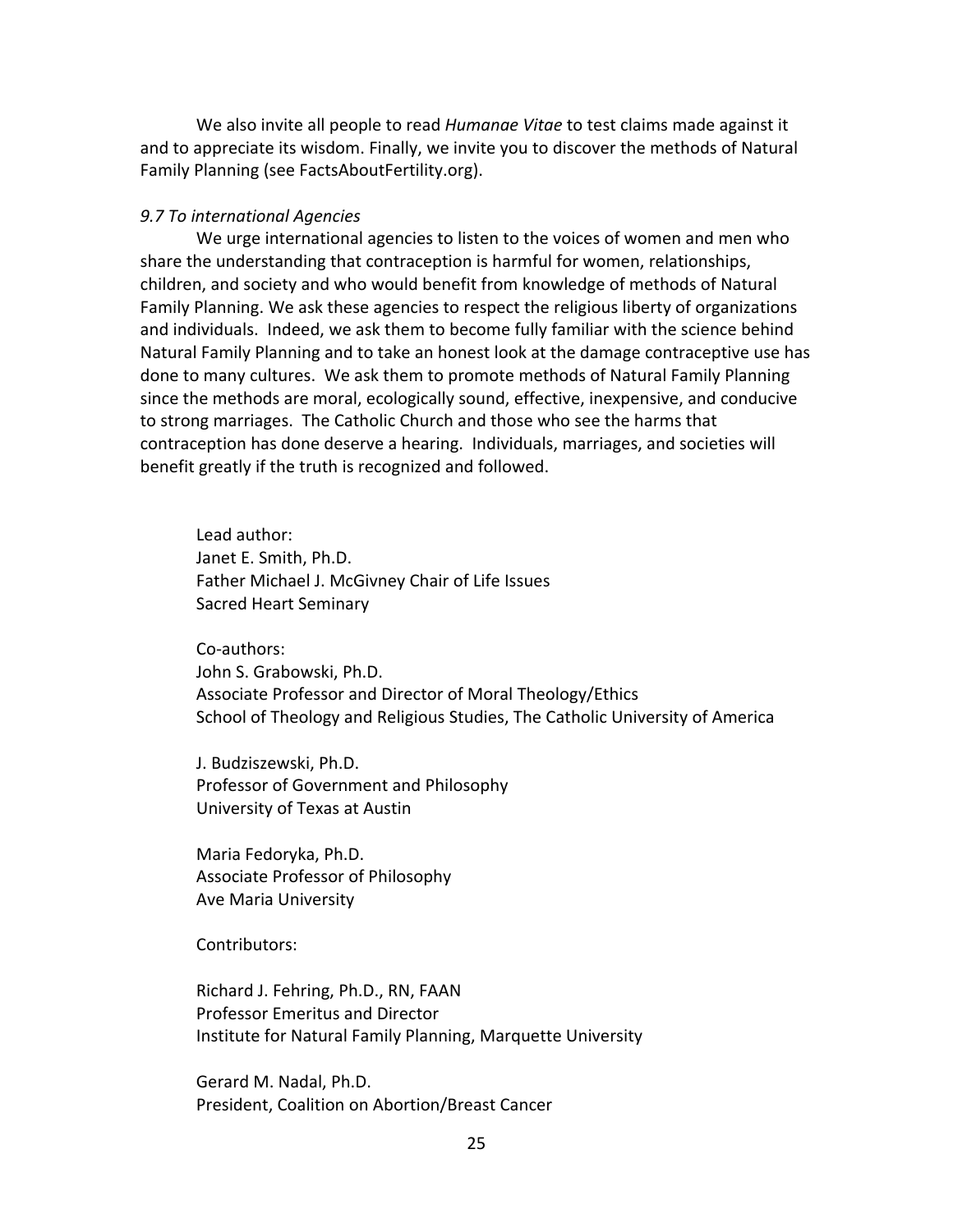Dr. Gregory K. Popcak Executive Director: Pastoral Solutions Institute

 $1$  There are several translations available. We have linked to the one posted on the Vatican website. The one used in this document is that done by Janet E. Smith: vitae/ (accessed 9/20/2016). <https://marriageresourcecentre.org/2012/10/31/a-rich-new-translation-of-humanae>-

 $2$  Consider for instance that fact the JPII Institutes for Marriage and the Family exist on all seven of continents; that there are many lay run apostolates promoting chastity that are based on the Theology of the Body and that most seminaries and many universities now teach the Theology of the Body as the preferred explanation of the Church's teaching on sexuality.

 <sup>3</sup> *Humanae Vitae* 14.

<sup>4</sup> For a detailed treatment, see Germain Grisez, *The Way of the Lord Jesus, Vol.* 2, *Living* a Christian Life (Quincy, Ill.: Franciscan Press, 1993), 506-519.

<sup>5</sup> See, Vande Vusse L., Hanson L., Fehring R. J., Newman A., and Fox J. "Couples' views of the effects of natural family planning on marital dynamics," Journal of Nursing *Scholarship* 35, no. 2 (2003): 171-176.

 $^6$  To read more about NFP methods, see "NFP, Myth and Reality" at,

 planning/what-is-nfp/frequently-asked-questions.cfm. [http://www.usccb.org/issues-and-action/marriage-and-family/natural-family-](http://www.usccb.org/issues-and-action/marriage-and-family/natural-family)

<sup>7</sup> See, Vande Vusse L., Hanson L., Fehring R. J., Newman A., and Fox J. "Couples' views of the effects of natural family planning on marital dynamics." Journal of Nursing *Scholarship* 35, no. 2 (2003): 171-176.

  <sup>8</sup> See Pope John Paul II, *Man and Woman He Created Them: A Theology of the Body,* trans. Michael Waldstein (Boston: Pauline Books and Media, 2006).

  <sup>9</sup> Pope John Paul II, General Audience (18 July 1984), *Insegnamenti di Giovanni Paolo II,* vol. 7.2 (Vatican City: Libreria Editrice Vaticana, 1985) 103.

 $^{10}$  For a defense of this claim, see John C. Ford, S.J. and Germain Grisez, "Contraception and the Infallibility of the Ordinary Magisterium," Theological Studies 39 (1978) 258– 312.

<sup>11</sup> Lumen gentium (November 21, 1964) no. 25, trans. Peter Ryan, S.J., and Germain Grisez, "Indissoluble Marriage: A Reply to Kenneth Himes and James Coriden," Theological Studies 72 (2011) 369-415, at 410. For a consideration of the meaning of these conditions, see 410-11.

 $12$  See Ryan and Grisez, 411–12.

<sup>13</sup> See Ford and Grisez, 277-86.

<sup>14</sup> Matthew Hanley and Jokin de Ilara, *Affirming Love, Avoiding AIDS: What Africa Can* Teach the West (National Catholic Bioethics Center, 2009).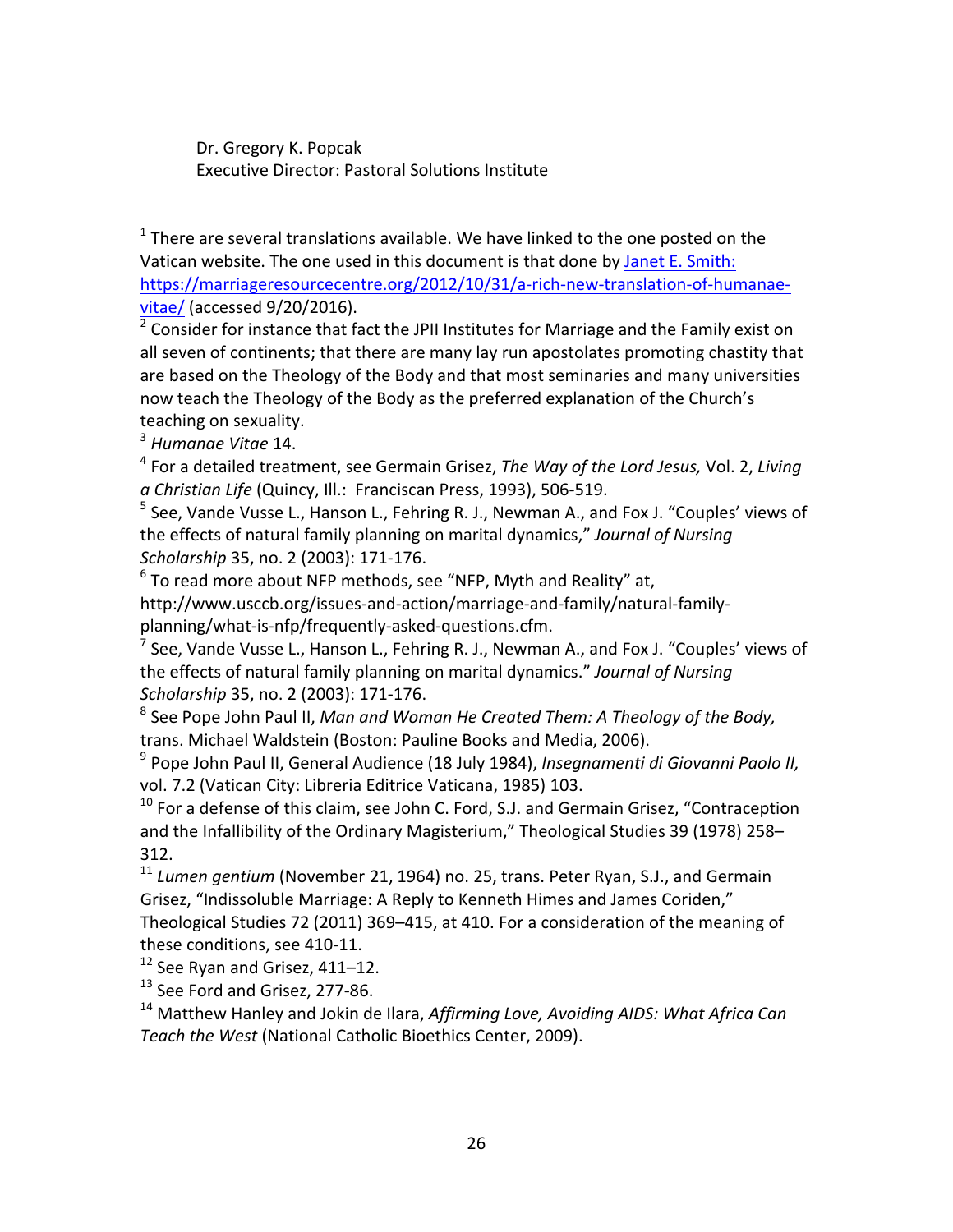<sup>15</sup> National Center for HIV/AIDS, Viral Hepatitis, STD, and TB Prevention, Centers for Disease Control and Prevention, August 12, 2016,

[https://www.cdc.gov/condomeffectiveness/docs/condoms\\_and\\_stds.pdf.](https://www.cdc.gov/condomeffectiveness/docs/condoms_and_stds.pdf)

 <sup>16</sup> The book *Contraceptive Technology* (R.A. Hatcher, J. Trussell, A.L. Nelson, W. Cates, D. Kowal, M. Policar, et al., New York: Ardent Media, 2011) is considered the most authoritative text in the field of contraceptive technologies and lists contraceptive efficacies in a table linked here: <http://www.contraceptivetechnology.org/wp>content/uploads/2013/09/CTFailureTable.pdf.

 $17$  Jessica Dolle et al., at the renowned Fred Hutchinson Cancer Center in Washington (Cancer Epidemiol Biomarkers Prev 2009; 18(4).)

 $^{18}$  World Health Organization, International Agency for Research on Cancer (<http://monographs.iarc.fr/ENG/Classification/index.php>). The list of Group 1 Agents includes the known carcinogens, and includes Tobacco, Radium, Plutonium, and all types of Ionizing Radiation. The actual list may be found here:

<http://monographs.iarc.fr/ENG/Classification/ClassificationsGroupOrder.pdf>.

 $^{19}$  Larrimore and Stanford ( $\underline{\mathsf{BMJ}}$  2000, August 12; 321 (7258): 450.

<sup>20</sup> [http://www.contraceptivetechnology.org/wp-](http://www.contraceptivetechnology.org/wp)

content/uploads/2013/09/CTFailureTable.pdf.

 $^{21}$  Welling, L. (2013). Psychobehavioral effects of hormonal contraceptive use. Evolutionary Psychology, 11(3): 718-742

 $22$  Welling, L. (2013). Psychobehavioral effects of hormonal contraceptive use. Evolutionary Psychology, 11(3): 718-742, p. 718)

 $^{23}$  Russel, V.M., McNulty, J., Baker, L. et al. (2014). The association between discontinuing hormonal contraceptives and wives' marital satisfaction depends on  husbands' facial attractiveness. *Proceedings of the National Academy of Sciences of the United States of America.* vol. 111 no. 48. 17081–17086 Retrieved September 11, 2016  $24$  Ibid. at [http://www.pnas.org/content/111/48/17081.full.](http://www.pnas.org/content/111/48/17081.full)

  <sup>25</sup> Parry, W. (2012). Water pollution caused by birth control poses dilemma. *Live Science.* Retrieved September 11, 2016 from <http://www.livescience.com/20532-birth-control>water-pollution.html.

<sup>26</sup> Lund University. (2016, March 4). Estrogen in birth control pills has a negative impact on fish. *ScienceDaily*. Retrieved September 11, 2016 from

www.sciencedaily.com/releases/2016/03/160304092230.htm; Schwindt, A.,

 Winkelman, D. Keteles, K. et al. (2014). An environmental oestrogren disrupts fish population dynamics through direct and transgenerational effects on survival and  fecundity. *J. of Applied Ecology,* 51 pp. 582-591.

<sup>27</sup> Mills, M., Arias-Salazar, K., Baynes, A., et al. (2015). Removal of ecotoxicity of 17α- ethinylestradiol using TAML/peroxide water treatment. *Scientific Reports* 5, 10511. doi:10.1038/srep10511

 $^{28}$  Tamschick, S., Rozenblut-Koscisty, B., Ogielska, M. (2015). Sex reversal assessments reveal different vulnerability to endocrine disruption between deeply diverged anuran